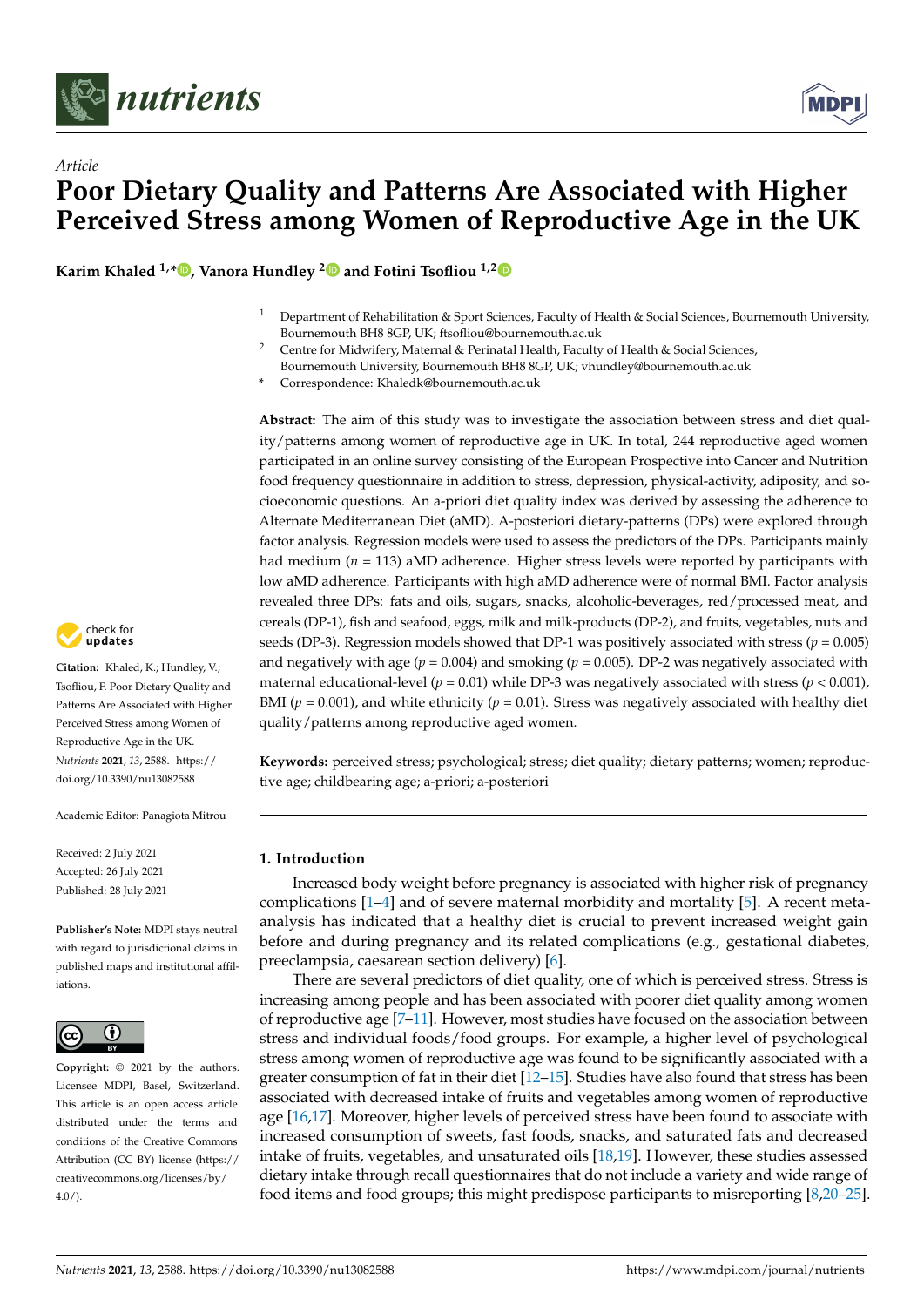With respect to the evaluation of diet quality, most studies on stress and diet have included only the a-priori dietary approach (based on measuring adherence to diet index) [\[12](#page-12-6)[,22](#page-12-15)[,25\]](#page-12-14). To the best of our knowledge, no study on stress and diet have combined both the apriori and a-posteriori (based on statistical techniques such as factor analysis) approaches which offer comprehensive insight and characterisation of the diet pattern specific to the population group under investigation. Additionally, the small sample sizes and the lack of representativeness in those studies mean that generalising the results is not possible. Not considering confounding factors such as sociodemographic characteristics and physical activity was also a major limitation of some studies [\[12,](#page-12-6)[16,](#page-12-8)[24,](#page-12-16)[26,](#page-12-17)[27\]](#page-12-18). Moreover, most studies on the association between stress and diet were conducted among the general adult population, however evidence is scarce among women of reproductive age (18–49 years old) [\[26](#page-12-17)[,28,](#page-13-0)[29\]](#page-13-1).

In summary, studies on stress and diet in the literature have several limitations. Investigating the factors that affect diet quality in women of reproductive age has crucial importance especially because diet-related morbidity among these women had an increasing trend during the past years [\[30\]](#page-13-2). To our knowledge, this study is the first to examine the association between stress and diet quality among women of reproductive age in UK. The aim of this study is to investigate whether higher level of perceived stress is associated with lower diet quality among women of reproductive age in the UK.

#### **2. Materials and Methods**

This was a cross sectional study targeting women of reproductive age in the UK. The study used an online questionnaire survey developed and administered via the Bristol Online Surveys (BOS).

The sample was one of convenience and consisted of females of reproductive age (between 18 and 49 years old) who were students and staff at a UK University. There are varying definitions for reproductive age in the literature; the range for this study was chosen to reflect the majority of recent studies [\[31,](#page-13-3)[32\]](#page-13-4). Participants were excluded if they were: males at birth, below 18 or above 49 years old, not students or staff, suffering from a chronic illness or disease such as: cancer, Crohn's disease, diabetes, heart disease, HIV/AIDS/multiple sclerosis, depression, asthma, COPD, cystic fibrosis, or mental health disorder, having any kind of food intolerance or food allergy, pregnant or breastfeeding, or were on any medication known to affect appetite or body weight or have undergone bariatric surgery. The sample size was calculated by applying the correlation sample-size method [\[33\]](#page-13-5) with a power of 80%, and an  $\alpha$  (significance level) of 0.05. A correlation coefficient of 0.18 was chosen for the power calculation and it was based on the lowest correlation coefficient r reported in studies about stress and diet quality in women of reproductive age [\[24,](#page-12-16)[30\]](#page-13-2). This yielded a total sample of 240 participants.

Potential participants were targeted through posters and social media advertisements (e.g., twitter). Consent was ascertained on the landing page of the survey.

# *2.1. Methodological Measurements and Procedures*

# 2.1.1. Diet

Diet quality and patterns were estimated via the European Prospective into Cancer and Nutrition food frequency questionnaire (EPIC FFQ) which has been previously validated among UK adult females [\[34](#page-13-6)[,35\]](#page-13-7). The EPIC-FFQ consists of 130 food items and one additional question for milk (131 items). The questionnaire represents either individual food (51%), combination of between two and four individual foods (23%), or food types (26%) that are further described by examples of individual foods. The number and percentage of food types in the list are: vegetables, 25 (19%); fruit and fruit juices, 12 (9%); meats, poultry, fish and eggs, 18 (14%); breads, cereals and starches, 18 (14%); dairy foods and fats, 15 (11%); beverages, 10 (8%); sweets and confectionery items, 14 (11%) and miscellaneous foods, 19 (14%). The food list is associated with a set of nine frequency choices for consumption ranging from 'never or less than once a month' to '6 or more times per day'.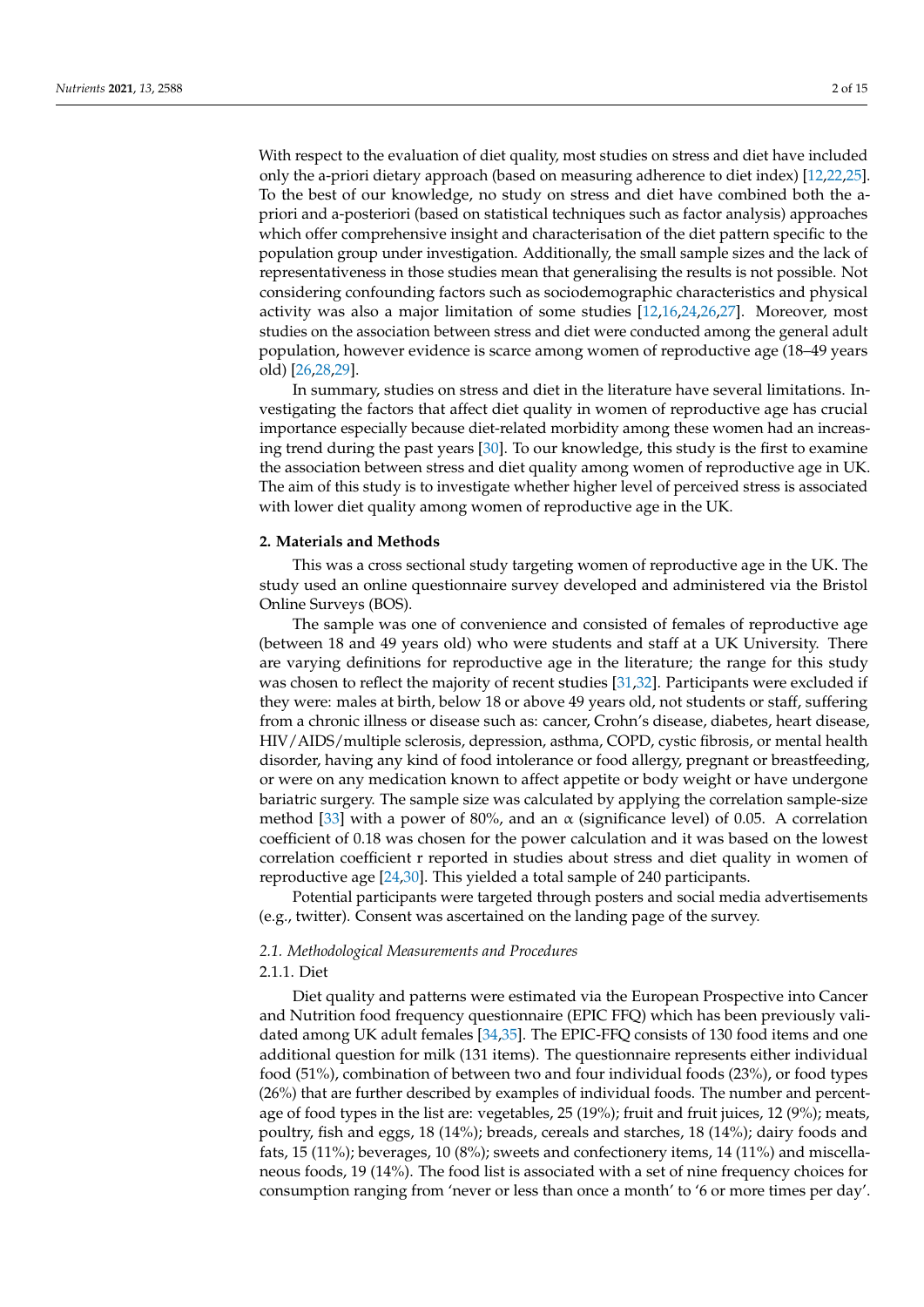The questionnaire consists of two parts. Part 1, the main part, lists 130 food items. Part 2 includes a set of additional questions that determine further information on the type and brand of breakfast cereal and kind of fat used in frying, roasting, grilling or baking and the amount of visible fat on meat.

## 2.1.2. Dietary Data Analysis

The FETA software was used to analyse the EPIC FFQ data and calculate the grams/day of nutrients and food groups [\[36\]](#page-13-8). Eleven food groups (grams/day) were derived from the EPIC food frequency questionnaire data analysis which included fats and oils, sugars and snacks, cereals, alcoholic beverages, red and processed meat, fish and seafood, eggs, milk and milk products, fruits, vegetables, and nuts and seeds. Adherence to the Alternate Mediterranean Diet Index (aMED) was used to assess the a-priori approach for diet quality assessment. The aMED is an adjustment of the Mediterranean Diet Index, which is based on the evidence suggesting a protective effect of this diet on the risk of chronic diseases, and that was previously developed by Trichopoulou et al. [\[37\]](#page-13-9). The aMED is based on the consumption of nine food groups: vegetables (excluding potatoes), fruit, nuts, legumes, fish, whole grains, mono-unsaturated fatty acids to saturated fatty acids ratio, alcohol, and red and processed meat [\[38\]](#page-13-10). The a-posteriori approach was based on factor analysis that derived the dietary patterns of participants. The importance of factor analysis (a-posteriori approach) is that it characterises the sample's variation in dietary intake and provides a more meaningful description of the overall patterns and quality of the diet which complements the a-priori dietary approach [\[39\]](#page-13-11).

# 2.1.3. Mental Health Indicators

Perceived stress was measured using the 14-item Perceived Stress Scale (PSS) [\[40\]](#page-13-12). PSS measures the level of psychological stress, thoughts, and feelings of each participant over the past month. The scale has been tested in several trials in adult populations and showed significant consistency with Cronbach's alpha = 0.75 and 0.85 [\[40\]](#page-13-12). The PSS is not a diagnostic tool; hence there are no cut-off points that determine if an individual is stressed. PSS was equally divided into two categories: low to medium level of stress (score  $= 0-27$ ) and medium to high level of stress (score =  $28-56$ ) as per previous studies [\[11](#page-12-5)[,41\]](#page-13-13).

Depression was measured using the 21-item Beck Depression Inventory II (BDI-II) [\[42\]](#page-13-14). The BDI-II has become one of the most widely used measures to assess depressive symptoms and their severity in adolescents and adults [\[43\]](#page-13-15). The BDI-II is a 21-item selfreport measure that taps major depression symptoms according to diagnostic criteria listed in the Diagnostic and Statistical Manual for Mental Disorders [\[44\]](#page-13-16). Since its publication, a number of studies have examined the validity and reliability of BDI-II across different populations and countries [\[45\]](#page-13-17). Results have consistently shown good internal consistency and test-retest reliability of the BDI-II in community [\[46,](#page-13-18)[47\]](#page-13-19) adolescent and adult clinical outpatients [\[48\]](#page-13-20) as well as in adult clinical inpatients [\[49\]](#page-13-21).

## 2.1.4. Physical and Socio-Demographic Characteristics

Physical activity was measured using the International Physical Activity Questionnaire (IPAQ) [\[50\]](#page-13-22). The IPAQ records the activity of participants of four intensity levels: vigorous-intensity activity such as aerobic, moderate-intensity activity such as leisure cycling, walking, and sitting [\[50\]](#page-13-22).

Adiposity measures: weight in kg and height in cm were self-reported and body mass index (BMI) in kg/m<sup>2</sup> was estimated to classify body weight status [\[51\]](#page-13-23). BMI was calculated by dividing weight in kilograms over height squared in centimetres [\[51\]](#page-13-23). Previous papers stated that self-reported weight and height are acceptable for determining BMI [\[52\]](#page-14-0).

Data on socioeconomic factors (age, education, income, race, and marital status) were collected to control for the influence of these confounding factors [\[53](#page-14-1)[,54\]](#page-14-2).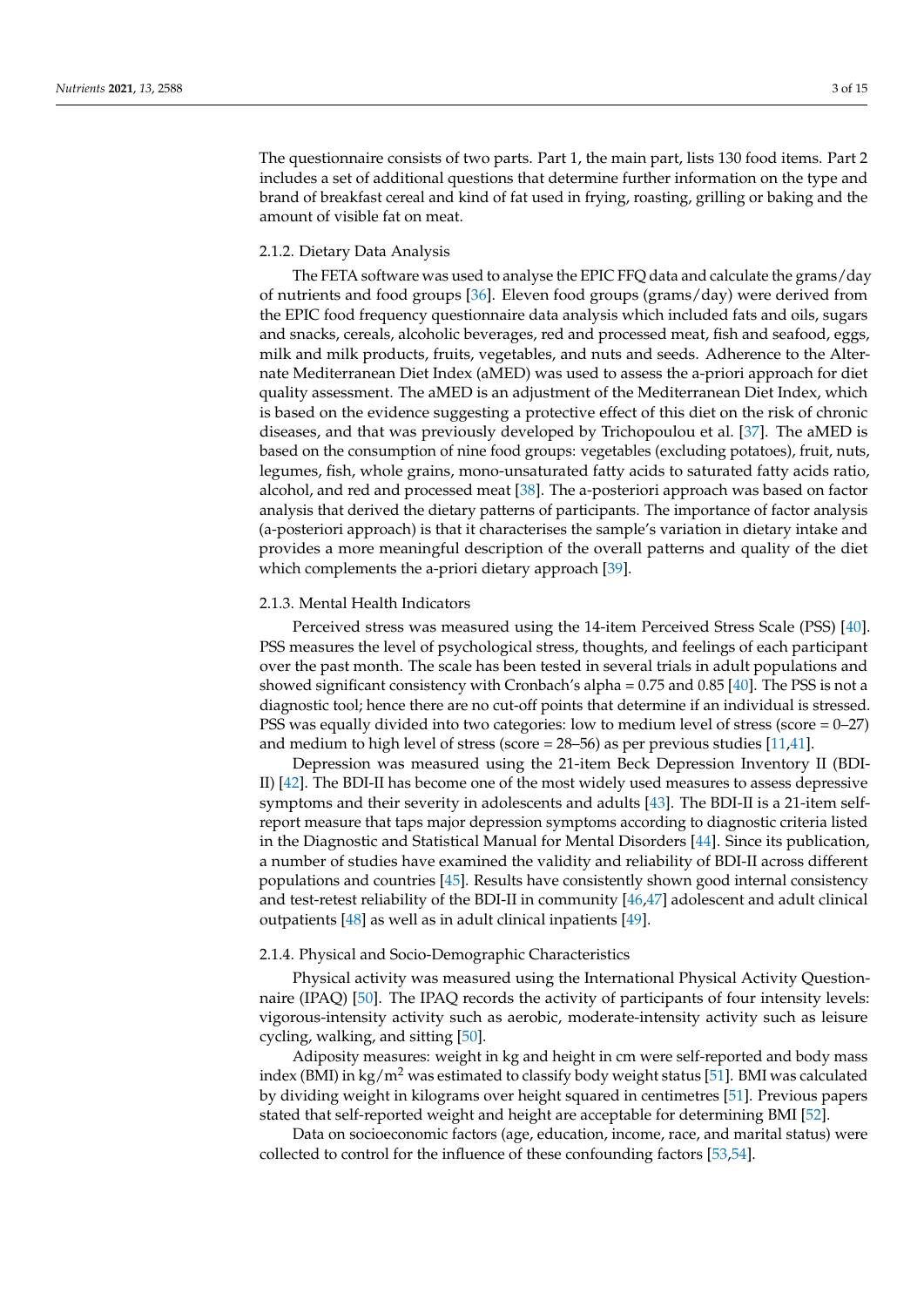# *2.2. Statistical Analysis*

IBM SPSS statistics version 25 (Chicago, IL, USA) was used for data analysis. The normality of the data was assessed by Shapiro–Wilk test. Descriptive data are presented as median and interquartile range (IQR) for data with non-normal distribution. Kruskal– Wallis test was used to compare continuous data among the aMD adherence categories (low, medium, high). Categorical data among the three aMD adherence categories were compared through Chi-squared test. The Bonferroni method was used to correct for multiplicity in data.

The normality of the food groups' data was assessed, and appropriate transformation was undertaken when high skewness was detected in the data. Kaiser–Meyer–Olkin (KMO) measure of sampling adequacy and Bartlett's test of sphericity were conducted to check the appropriateness of factor analysis. Results revealed a large KMO of  $0.75$  ( $>0.5$ ) and a very significant Bartlett's test (*p* < 0.00001) with an approximate Chi-square of 832 and 55 degrees of freedom; therefore, factor analysis was deemed appropriate to use [\[55\]](#page-14-3). Additionally, the sample size of the present study ( $n = 244$ ) is acceptable for conducting factor analysis [\[56](#page-14-4)[,57\]](#page-14-5). To derive the number of factors from the food groups' data, a scree plot was generated showing the factors that have an eigenvalue >1. A varimax rotation was assigned to calculate factor loadings for each factor (dietary pattern) based on the assumption that factors were not correlated. Simple linear regression models carried out for each factor (dietary pattern) were revealed to investigate the association between that factor (dietary pattern) and the following variables separately: perceived stress, depression scores, BMI (kg/m<sup>2</sup>), PA (Mets) and socioeconomic measures. The predictors with significant association were then included in a multiple linear regression model of the diet pattern along with the other significant predictors. Some categories of the socioeconomic measures were merged together before inclusion in the regression models due to their small size (e.g., marital status (single/divorced/widowed, living together/married), parity (never, once/two times or more), religion (no religion, Christian, other), education (No qualification/Certificate of Secondary School (CSE)/General Certificate of Secondary School (GCSE), A-level/higher education), ethnicity (white, other), smoking status (smoker, non-smoker), income (below the average, above the average), parents occupation (employee, other)).

#### **3. Results**

A sample of 252 women participated in the study, and after screening eight were excluded since they did not meet the eligibility criteria (e.g., food intolerance/food allergy/chronic disease). In total, the data of 244 women were included in the analysis of the present study. Overall, participants had an average age of 24 years, were mainly of white ethnicity, single, non-smokers, and their parental educational level was mainly O-level or GCSE examinations taken at 16 years. In addition, 47% of the total sample had a moderate level of physical activity (Tables [1](#page-4-0) and [2\)](#page-5-0).

The participants' characteristics are reported across the three categories of the Alternate Mediterranean Diet Scores (aMDS: low, medium, and high). The majority of the 244 participants had a medium adherence to aMD (46%), followed by 39% having low adherence, and only 15% of participants had high adherence to aMD.

There was a significant association between perceived stress and diet quality. Medium to high levels of stress were more likely to be reported by participants (73%) with a low adherence to aMDS ( $X^2$  (2,  $n = 244$ ) = 14.08,  $p = 0.001$ ). Pairwise comparisons showed that stress was different between low and high aMD adherence ( $p = 0.005$ ) and between low and medium aMD adherence categories  $(p = 0.003)$  but not between medium and high adherence categories ( $p = 0.467$ ).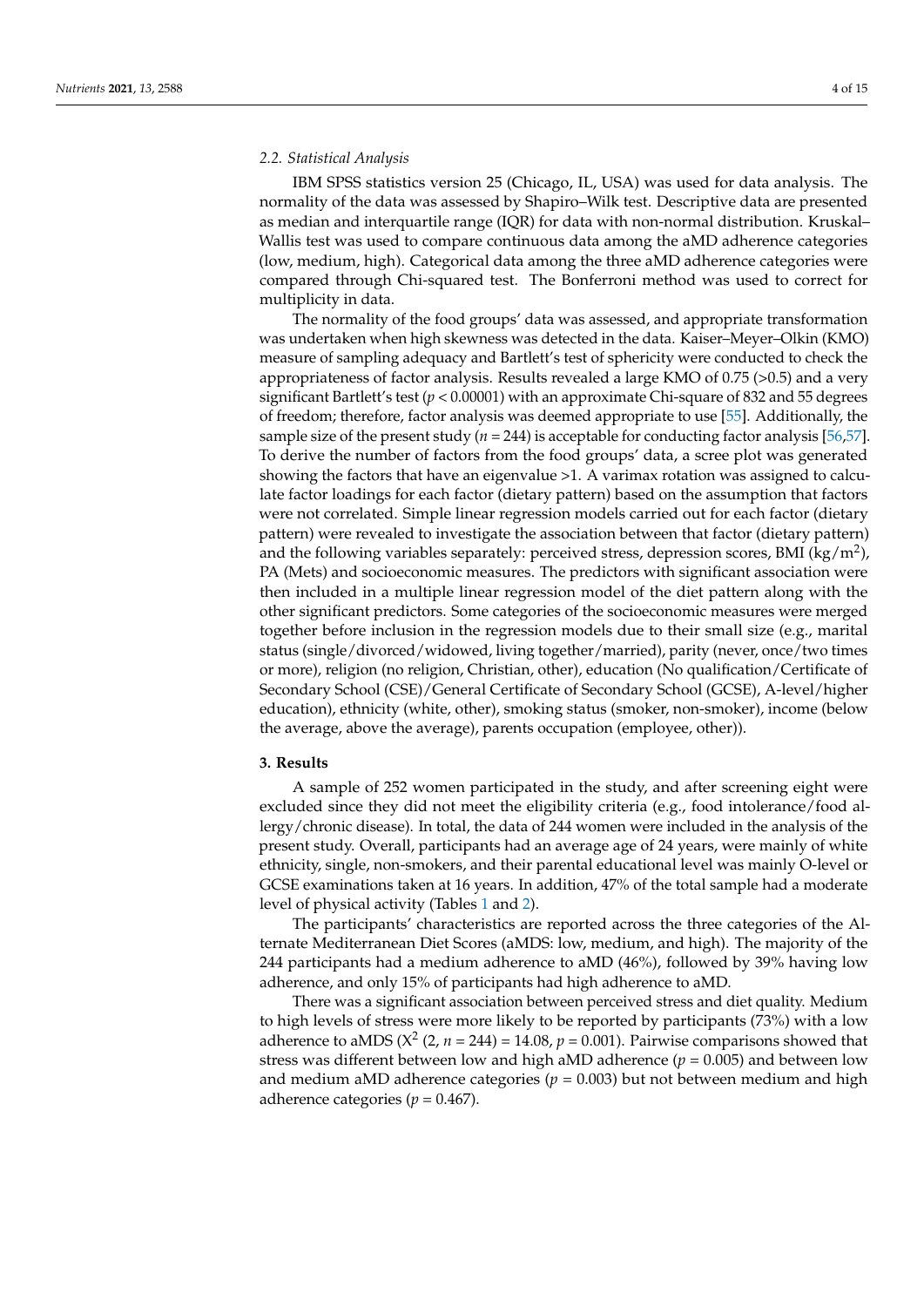<span id="page-4-0"></span>

|                                         |                     | Alternate Mediterranean Diet Adherence Categories |                     |                     |            |  |
|-----------------------------------------|---------------------|---------------------------------------------------|---------------------|---------------------|------------|--|
| Participants'<br>Characteristics(N (%)) | <b>Total Sample</b> | Low aMDS $(0-3)$                                  | Medium aMDS (4-6)   | High aMDS (7-9)     | $p$ -Value |  |
|                                         |                     | 95 (39)                                           | 113 (46)            | 36 (15)             |            |  |
| Physical and lifestyle characteristics  |                     |                                                   |                     |                     |            |  |
| Age (years) #                           | 24.0 (21.0-32.0)    | $23.0(21.0-29.0)$                                 | $25.0(21.5 - 32.0)$ | 24.0 (20.3-35.0)    | 0.277      |  |
| Age (years) *                           |                     |                                                   |                     |                     |            |  |
| $18 - 24$                               | 124(51)             | 54 (57)                                           | 51(45)              | 19(53)              |            |  |
| $25 - 34$                               | 77 (32)             | 26 27                                             | 44 (39)             | 7(19)               | 0.09       |  |
| $35 - 49$                               | 43 (17)             | 15(16)                                            | 18 (16)             | 10(28)              |            |  |
| BMI $(kg/m^2)$ #                        | 23.7 (20.9-27.9)    | $26.1(21.5-49.4)$                                 | 23.7 (20.6-27.5)    | 21.9 (20.3-23.9)    | 0.093      |  |
| BMI <sup>*</sup>                        |                     |                                                   |                     |                     |            |  |
| Underweight                             | 14(6)               | 4(4)                                              | 7(6)                | 3(8)                |            |  |
| Normal Weight                           | 120 (49)            | 38 (40)                                           | 56 (50)             | 26 (72)             | 0.005      |  |
| Overweight/obese                        | 108(44)             | 52(56)                                            | 50(44)              | 6(17)               |            |  |
| Physical Activity                       |                     |                                                   |                     | 2380                |            |  |
| $(METs-h/wk)$ #                         | 1429 (464.3–2824.5) | 1159 (330.0-2615.0)                               | 1440 (479.3-2886.3) | $(1325.5 - 3464.3)$ | 0.336      |  |
| Physical Activity level *               |                     |                                                   |                     |                     |            |  |
| Low $(<\!600$ MET                       |                     |                                                   |                     |                     |            |  |
| minutes/week)                           | 76 (31)             | 39(41)                                            | 33(29)              | 4(11)               | 0.018      |  |
| Moderate (>600 MET                      |                     |                                                   |                     |                     |            |  |
| minutes/week)                           | 114 (47)            | 39(41)                                            | 55 (49)             | 20(56)              |            |  |
| High (>3000 MET                         |                     |                                                   |                     |                     |            |  |
| minutes/week)                           | 54 (22)             | 17(18)                                            | 25(22)              | 12(33)              |            |  |
| Mental Health Indicator                 |                     |                                                   |                     |                     |            |  |
| Stress #                                | $29(22.0-33.0)$     | $31(26.0 - 34.0)$                                 | $27(22.0-27.0)$     | $26.5(18.0-31.8)$   | 0.002      |  |
| Stress <sup>*</sup>                     |                     |                                                   |                     |                     |            |  |
| Low-Medium                              | 103(42)             | 26(27)                                            | 58 (51)             | 19(53)              | 0.001      |  |
| Medium-High                             | 141 (58)            | 69 (73)                                           | 55 (49)             | 17(47)              |            |  |
| Depression #                            | $5(2.0-12.0)$       | $5(2.0-13.0)$                                     | $5(2.0-11.0)$       | $5(1.0-13.0)$       | 0.926      |  |
|                                         |                     |                                                   |                     |                     |            |  |
| Depression*                             |                     |                                                   |                     |                     |            |  |
| Minimal $(0-13)$                        | 191 (78)            | 73 (77)                                           | 90 (80)             | 28 (78)             |            |  |
| Mild (14-19)                            | 28(11)              | 15(16)                                            | 10(9)               | 3(8)                | 0.07       |  |
| Moderate (20-28)                        | 12(5)               | 4(4)                                              | 8(7)                | 0(0)                |            |  |
| Severe (29-63)                          | 13(5)               | 3(3)                                              | 5(4)                | 5(14)               |            |  |

**Table 1.** Physical and mental characteristics of participants (*n* = 244).

METs-h/wk: Metabolic equivalents of tasks-hours per week, BMI: body mass index., GCSE: General Certificate of Secondary Education, O-level: ordinary level. *p*-values were derived through a Chi-squared test of independence to display differences in physical activity, mental health indicators, and BMI of participants across the three Alternate Mediterranean diet (aMD) scores categories. The differences between median (IQR) of physical, mental health, and lifestyle characteristics were explored with Kruskal–Wallis test and post-hoc pairwise comparisons. \* represents N (%). # represents median (IQR). aMDS: alternate Mediterranean Diet Score.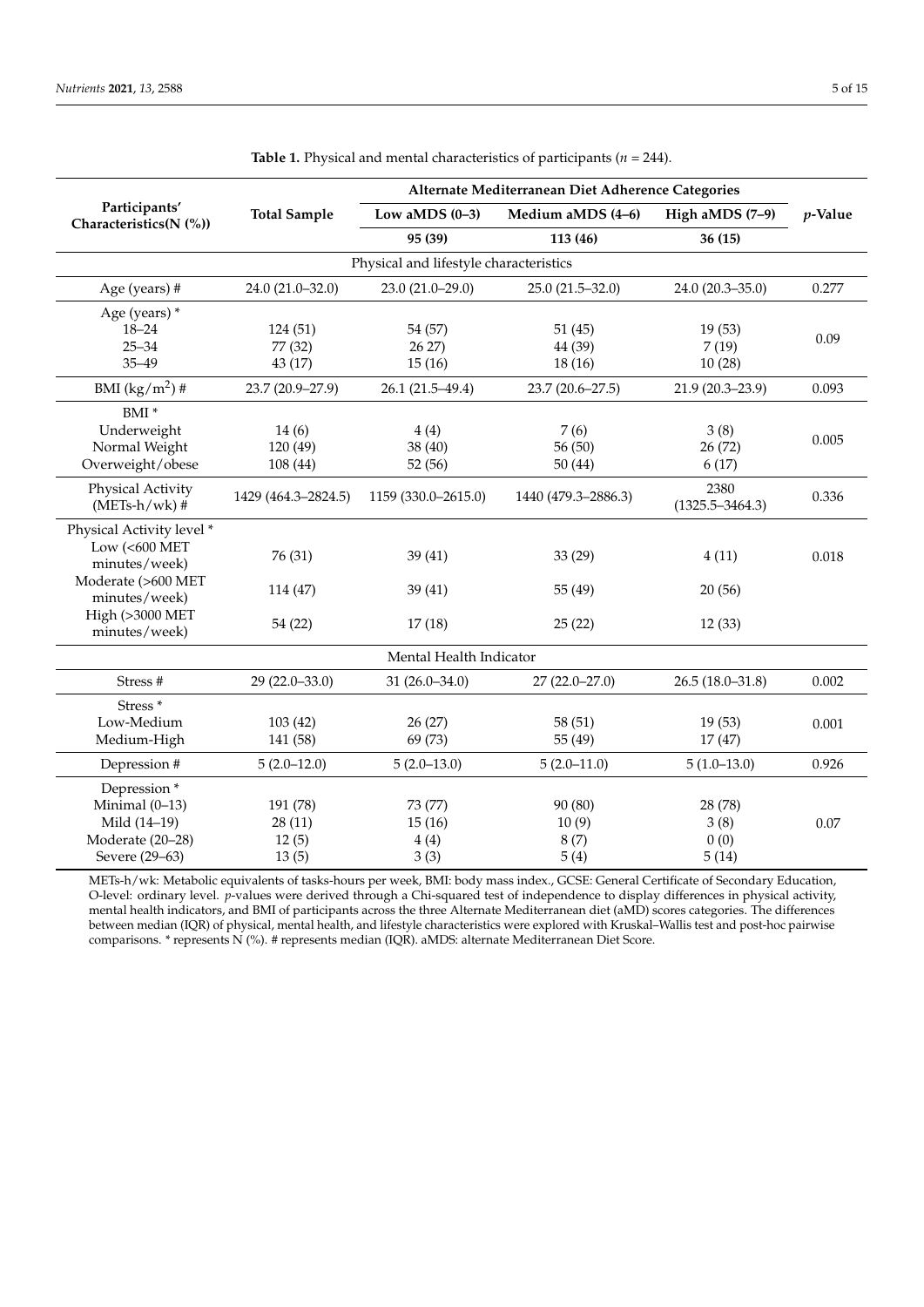<span id="page-5-0"></span>

|                                                                    |                                | Alternate Mediterranean Diet Adherence Categories |                        |                 |            |
|--------------------------------------------------------------------|--------------------------------|---------------------------------------------------|------------------------|-----------------|------------|
| Participants' Characteristics<br>(N (%))                           | <b>Total Sample</b><br>$N$ (%) | Low aMDS $(0-3)$                                  | Medium aMDS<br>$(4-6)$ | High aMDS (7-9) | $p$ -Value |
|                                                                    |                                | 95 (39)                                           | 113 (46)               | 36 (15)         |            |
| Father's education                                                 |                                |                                                   |                        |                 |            |
| No qualifications                                                  | 23(9)                          | 8(8)                                              | 11(10)                 | 4(11)           |            |
| Certificate of Secondary                                           | 57(23)                         | 28 (29)                                           | 25(22)                 | 4(11)           |            |
| education (CSE) taken at 14-16<br>years at a lower level than GCSE |                                |                                                   |                        |                 | 0.626      |
| O-level or GCSE examinations                                       | 71 (29)                        | 23 (24)                                           | 35(31)                 | 13(36)          |            |
| taken at 16 years                                                  |                                |                                                   |                        |                 |            |
| A-level school examinations                                        | 45(18)                         | 18 (19)                                           | 19(17)                 | 8(22)           |            |
| taken at 18 years                                                  |                                |                                                   |                        |                 |            |
| Higher education                                                   | 48 (20)                        | 18 (19)                                           | 23(20)                 | 7(19)           |            |
| Mother's education                                                 |                                |                                                   |                        |                 |            |
| No qualifications                                                  | 16(7)                          | 5(5)                                              | 9(8)                   | 2(6)            |            |
| Certificate of Secondary<br>education (CSE) taken at 14-16         | 47(19)                         | 24 (25)                                           | 20(18)                 | 3(8)            |            |
| years at a lower level than GCSE                                   |                                |                                                   |                        |                 | 0.399      |
| O-level or GCSE examinations                                       | 82 (34)                        | 26 (27)                                           | 41 (36)                | 15(42)          |            |
| taken at 16 years                                                  |                                |                                                   |                        |                 |            |
| A-level school examinations                                        | 44 (18)                        | 17(18)                                            | 18 (16)                | 9(25)           |            |
| taken at 18 years<br>Higher education                              | 55(23)                         | 23 (24)                                           | 25(22)                 | 7(19)           |            |
|                                                                    |                                |                                                   |                        |                 |            |
| Father's occupation<br>Working as an employee                      | 92 (38)                        | 35(37)                                            | 42 (37)                | 15(42)          |            |
| On a government sponsored                                          |                                |                                                   |                        |                 |            |
| training scheme                                                    | 5(2)                           | 4(4)                                              | 1(1)                   | 0(0)            |            |
| Self-employed or freelance                                         | 68 (28)                        | 28 (29)                                           | 30(27)                 | 10(28)          |            |
| Working paid or unpaid for                                         | 31(13)                         | 13 (14)                                           | 15(13)                 | 3(8)            | 0.424      |
| your own or your family's<br>business                              |                                |                                                   |                        |                 |            |
| Doing any other kind of paid                                       | 9(4)                           | 6(6)                                              | 1(1)                   | 2(6)            |            |
| work                                                               |                                |                                                   |                        |                 |            |
| Retired (whether receiving a                                       | 36(15)                         | 8(8)                                              | 22(19)                 | 6(17)           |            |
| pension or not)                                                    |                                |                                                   |                        |                 |            |
| Long-term sick or disabled                                         | 3(1)                           | 1(1)                                              | 2(2)                   | 0(0)            |            |
| Mother's occupation                                                |                                |                                                   |                        |                 |            |
| Working as an employee?<br>On a government sponsored               | 101(41)                        | 38 (40)                                           | 43 (38)                | 20 (56)         |            |
| training scheme                                                    | 9(4)                           | 4(4)                                              | 5(4)                   | 0(0)            |            |
| Self-employed or freelance                                         | 25(10)                         | 6(6)                                              | 14(12)                 | 5(14)           |            |
| Working paid or unpaid for                                         | 17(7)                          | 9(9)                                              | 7(6)                   | 1(3)            |            |
| your own or your family's                                          | 20(8)                          | 11(12)                                            | 6(5)                   | 3(8)            | 0.266      |
| business<br>Doing any other kind of paid                           |                                |                                                   |                        |                 |            |
| work                                                               |                                |                                                   |                        |                 |            |
| Retired (whether receiving a                                       |                                |                                                   |                        |                 |            |
| pension or not)                                                    | 34 (14)                        | 8(8)                                              | 22 (19)                | 4(11)           |            |
| Looking after home or family                                       | 27(11)                         | 14 (15)                                           | 11(10)                 | 2(6)            |            |
| Long-term sick or disabled                                         | 11(5)                          | 5(5)                                              | 5(4)                   | 1(3)            |            |
| Income per year                                                    |                                |                                                   |                        |                 |            |
| $\leq$ £13,000<br>£13,000 to £33,800                               | 119 (49)<br>99 (40)            | 43 (45)<br>45 (48)                                | 54 (48)<br>47 (41)     | 22(61)<br>7(19) | 0.047      |
| >E33,800                                                           | 26(11)                         | 7(7)                                              | 12(11)                 | 7(19)           |            |
|                                                                    |                                |                                                   |                        |                 |            |

**Table 2.** Socio-demographic characteristics of participants (*n* = 244).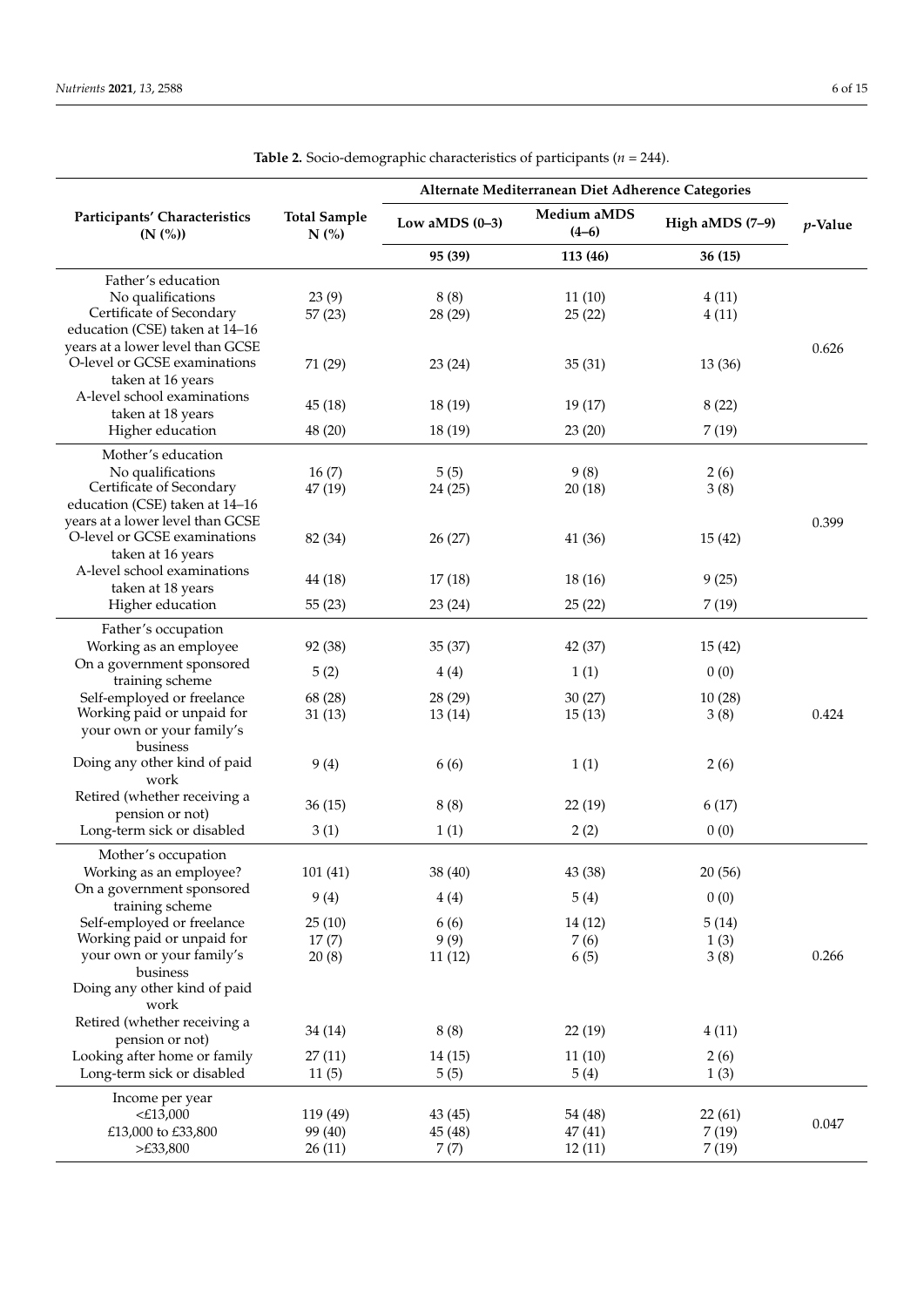|                                                 |                             | Alternate Mediterranean Diet Adherence Categories |                        |                   |            |
|-------------------------------------------------|-----------------------------|---------------------------------------------------|------------------------|-------------------|------------|
| Participants' Characteristics<br>(N (%))        | <b>Total Sample</b><br>N(%) | Low aMDS $(0-3)$                                  | Medium aMDS<br>$(4-6)$ | High aMDS $(7-9)$ | $p$ -Value |
|                                                 |                             | 95 (39)                                           | 113 (46)               | 36(15)            |            |
| Parents' annual income                          |                             |                                                   |                        |                   |            |
| $<$ £13,000                                     | 36(15)                      | 14(15)                                            | 15(13)                 | 7(19)             |            |
| £13,000 to £23,400                              | 51(21)                      | 21(22)                                            | 25(22)                 | 5(14)             |            |
| >£23,400 to £33,800                             | 69 (28)                     | 31(33)                                            | 33 (29)                | 5(14)             | 0.432      |
| >£33,800 to £52,000                             | 47 (19)                     | 16(17)                                            | 20(18)                 | 11(31)            |            |
| >E52,000                                        | 41 (17)                     | 13(14)                                            | 20(18)                 | 8(22)             |            |
| <b>Marital Status</b>                           |                             |                                                   |                        |                   |            |
| Single                                          | 176 (72)                    | 67(71)                                            | 84 (74)                | 25(69)            |            |
| Married                                         | 43 (18)                     | 16(17)                                            | 18(16)                 | 9(25)             |            |
| Divorced                                        | 17(7)                       | 9(9)                                              | 8(7)                   | 0(0)              | 0.46       |
| Separated but still legally<br>married          | 6(2)                        | 3(3)                                              | 2(2)                   | 1(3)              |            |
| Widowed                                         | 2(1)                        | 0(0)                                              | 1(1)                   | 1(3)              |            |
| Smoking                                         |                             |                                                   |                        |                   |            |
| <b>Current Smoker</b>                           | 56(23)                      | 25(26)                                            | 23(20)                 | 8(22)             |            |
| Ex-smoker                                       | 27(11)                      | 10(11)                                            | 11(10)                 | 6(17)             | 0.47       |
| Never smoked                                    | 161 (66)                    | 60(63)                                            | 79 (70)                | 22(61)            |            |
| Religion                                        |                             |                                                   |                        |                   |            |
| No religion                                     | 104(43)                     | 36 (38)                                           | 53 (47)                | 15(42)            |            |
| Christian                                       | 105(43)                     | 45 (47)                                           | 42 (37)                | 18 (50)           |            |
| Buddhist                                        | 7(3)                        | 2(2)                                              | 5(4)                   | 0(0)              |            |
| Hindu                                           | 9(4)                        | 5(5)                                              | 3(3)                   | 1(3)              | 0.437      |
| Jewish                                          | (0)                         | (0)                                               | (0)                    | (0)               |            |
| Muslim                                          | 19(8)                       | 7(7)                                              | 10(9)                  | 2(6)              |            |
| Sikh                                            | (0)                         | (0)                                               | (0)                    | (0)               |            |
| Ethnicity                                       |                             |                                                   |                        |                   |            |
| Mixed/multiple ethnic groups                    | 10(4)                       | 5(5)                                              | 4(4)                   | 1(3)              |            |
| White                                           | 177 (73)                    | 61 (64)                                           | 82 (73)                | 34 (34)           |            |
| Asian/Asian British                             | 35(14)                      | 18 (19)                                           | 16(14)                 | 1(3)              | 0.231      |
| Black/African/Caribbean/Black<br><b>British</b> | 15(6)                       | 7(7)                                              | 8(7)                   | 0(0)              |            |
| Other ethnic group                              | 7(3)                        | 4(4)                                              | 3(3)                   | 0(0)              |            |
| Parity                                          |                             |                                                   |                        |                   |            |
| Never                                           | 189 (77)                    | 72 (76)                                           | 92 (81)                | 25(69)            |            |
| Once                                            | 26(11)                      | 14(15)                                            | 6(5)                   | 6(17)             | 0.229      |
| Two times or more                               | 29(12)                      | 9(9)                                              | 15(13)                 | 5(14)             |            |

**Table 2.** *Cont.*

aMDS: alternate Mediterranean Diet Score. GCSE: General Certificate of Secondary Education, O-level: ordinary level. *p*-values were derived through a Chi-squared test of independence to display differences in socio-demographics of participants across the three alternate Mediterranean diet scores (aMDS) categories.

> BMI was also found to be different among aMD adherence groups  $(X^2 (4, n = 244) = 14.815)$  $p = 0.005$ ) (Table [1\)](#page-4-0). Participants who had normal BMI were more likely to have high aMDS (72%) compared to those who were underweight (8%) and overweight/obese (17%). The physical activity level of participants differed across the three categories ( $X^2$  (4,  $n = 244$ ) = 11.92,  $p = 0.018$ ). A higher percentage of participants with high aMDS adherence were engaging in moderate (56%) and high (33%) physical activity levels whereas those with low aMDS adherence were engaging in low (41%) and moderate (41%) physical activity levels.

> Income per year showed a significant, but weak, association with adherence to aMDS  $(X<sup>2</sup> (10, n = 244) = 18.48, p = 0.047)$ . However, adherence to aMD was not associated with any other socio-demographic characteristics (Table [2\)](#page-5-0).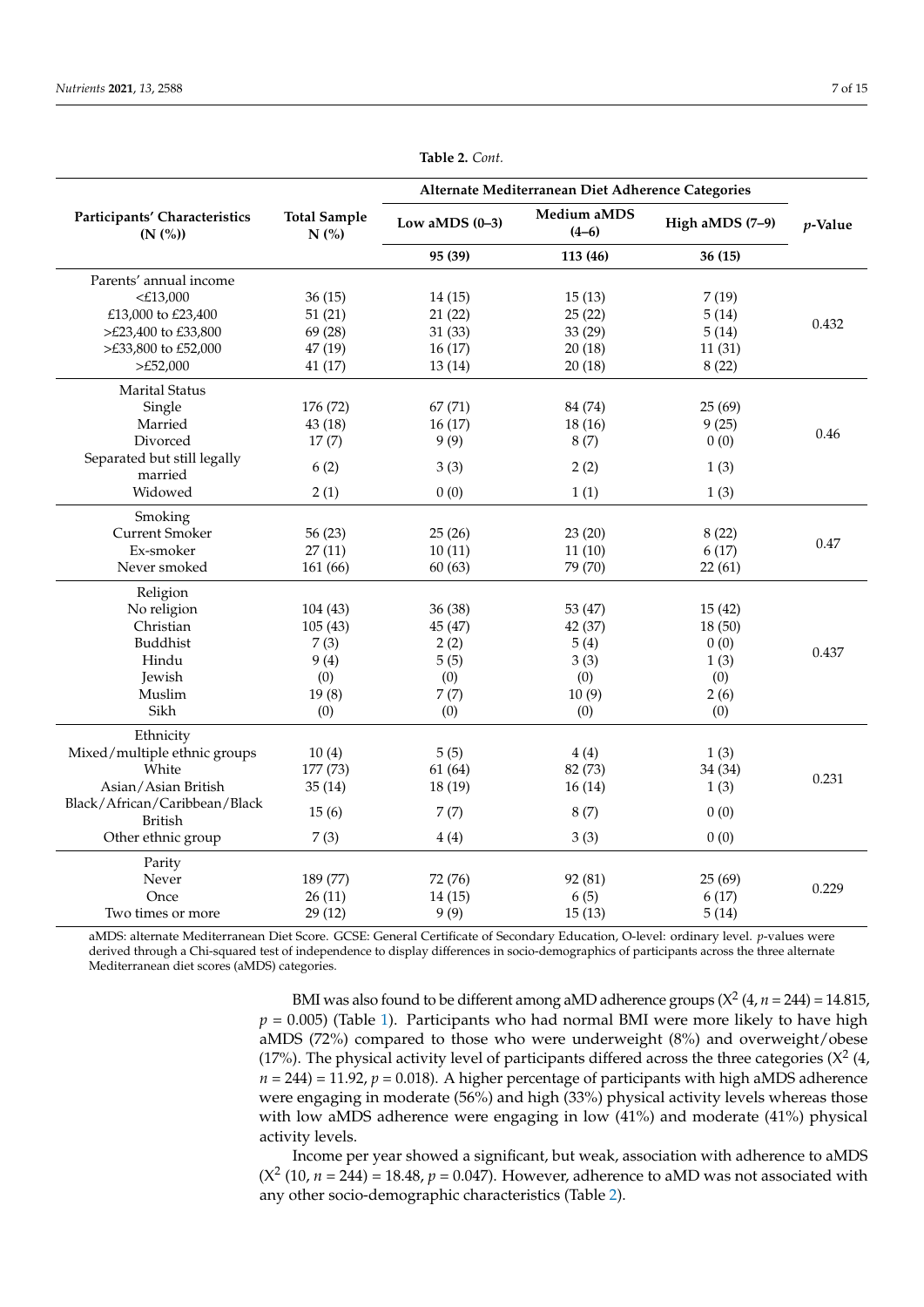# *Factor Analysis Factor Analysis*

Figure [1](#page-7-0) demonstrates a scree plot showing the number of factors (dietary patterns) Figure 1 demonstrates a scree plot showing the number of factors (dietary patterns) retained from factor analysis. As shown in the scree plot, the number of factors (dietary patterns) with eigenvalue  $\geq$ 1 is 3. The three factors (dietary patterns) explained 60% of the total variance in data. total variance in data.

<span id="page-7-0"></span>



Table [3](#page-7-1) demonstrates the 11 food groups with factor loadings for the three factors (dietary patterns). Coefficients with absolute value below 0.3 for each factor were suppressed, therefore five food groups were assigned to factor 1 (DP-1), three to factor 2 (DP-2), and three to factor 3 (DP-3). The first dietary pattern (DP-1) had high factor loadings for the following food groups: fats and oils, sugars and snacks, alcoholic beverages, cereals, and red and processed meat and was labelled "Western-style" dietary pattern. DP-2 had high factor loadings for food groups such as fish and seafood, eggs, and milk and milk products and was labelled "high-quality protein" dietary pattern. The third dietary pattern (DP-3) was labelled "vegetarian-like" dietary pattern with factor loadings high for fruits, vegetables, and nuts and seeds food groups.

Regression analysis that was used to examine the association between the three dietary patterns (DPs), which were derived from factor analysis, and all other variables indicated the following: In the first model, DP-1 was positively associated with stress ( $p = 0.005$ ) and negatively with age (*p* = 0.004) and smoking (*p* = 0.005) (Table [4\)](#page-8-0). DP-1 was common among young, smokers, and highly stressed women. Model 2 of the second dietary pattern showed that DP-2 was negatively associated with mother's educational level  $(p = 0.019)$  (Table [4\)](#page-8-0). The second dietary pattern (DP-2) was common among participants who had mothers with lower educational level. The third dietary pattern (DP-3) was common among normal weight people who had low stress level and non-white. As shown in Table [4,](#page-8-0) DP-3 was negatively associated with stress ( $p < 0.001$ ), BMI ( $p = 0.001$ ), and ethnicity ( $p = 0.013$ ).

**11 Food Groups Derived from the European Prospective into Cancer and Nutrition (EPIC) Food Frequency Questionnaire Factors (Dietary Patterns) 1 2 3** Fats and Oils (grams/day) 0.838 Sugars and Snacks (grams/day) 0.738 Cereals (grams/day) 0.712 Alcoholic beverages (grams/day) 0.665 Red and processed meat (grams/day) 0.553 Fish and Seafood (grams/day) 0.821

<span id="page-7-1"></span>**Table 3.** Orthogonally rotated (varimax) factor loadings for the 3 factors (dietary patterns) of the 11 food groups (grams/day).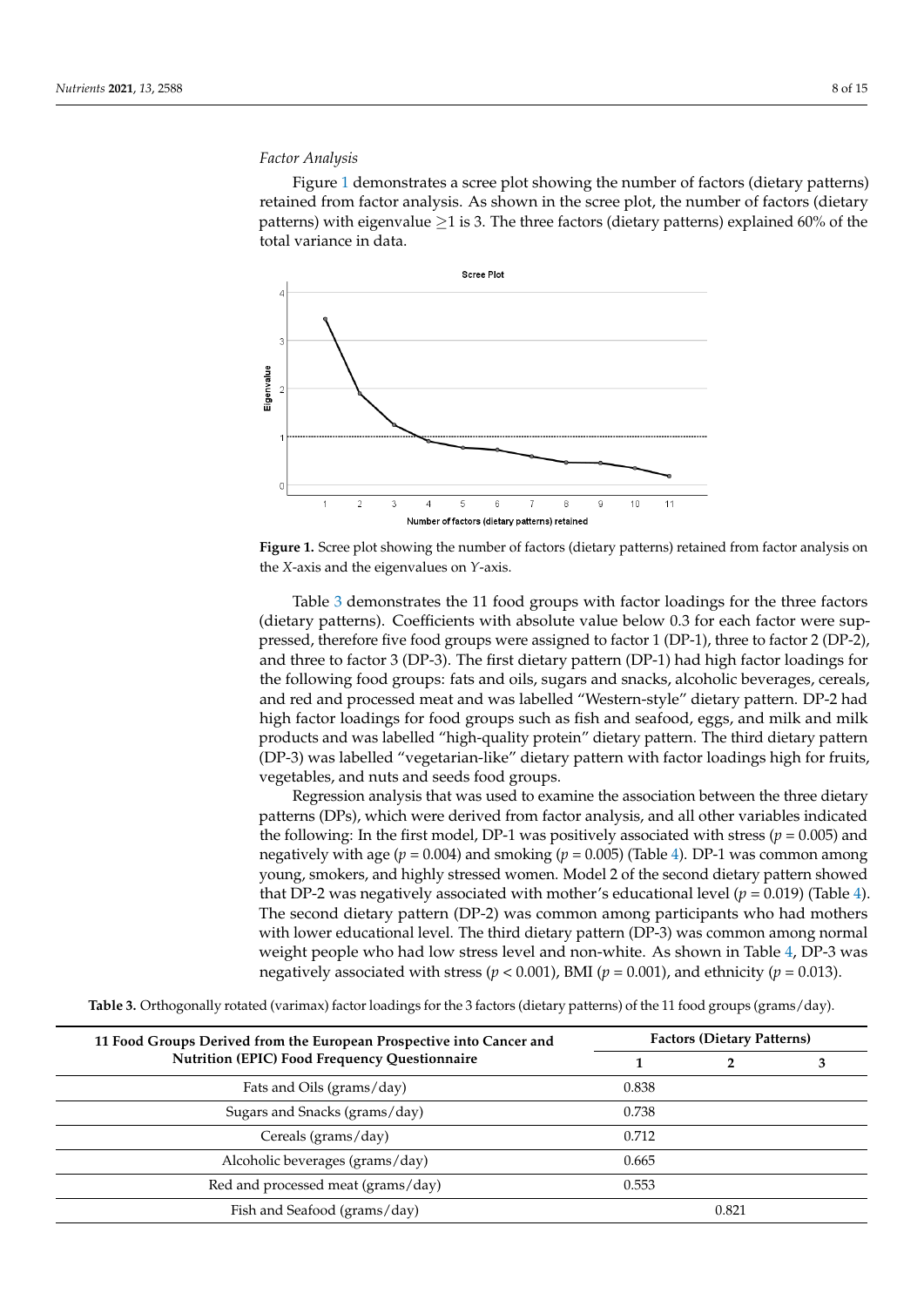| 11 Food Groups Derived from the European Prospective into Cancer and | <b>Factors (Dietary Patterns)</b> |       |       |
|----------------------------------------------------------------------|-----------------------------------|-------|-------|
| <b>Nutrition (EPIC) Food Frequency Questionnaire</b>                 |                                   |       |       |
| Eggs (grams/day)                                                     |                                   | 0.809 |       |
| Milk and milk products (grams/day)                                   |                                   | 0.518 |       |
| Fruits (grams/day)                                                   |                                   |       | 0.750 |
| Vegetables (grams/day)                                               |                                   |       | 0.747 |
| Nuts and Seeds (grams/day)                                           |                                   |       | 0.619 |

**Table 3.** *Cont.*

<span id="page-8-0"></span>**Table 4.** Multiple regression models showing the association between each a-posteriori-derived diet pattern and its predictor variables.

| Model                                                           | Predictor                                      | <b>Coefficient Estimate</b> | $p$ -Value |
|-----------------------------------------------------------------|------------------------------------------------|-----------------------------|------------|
|                                                                 | Intercept                                      | 0.419                       | < 0.001    |
|                                                                 | <b>Stress</b>                                  | 0.003                       | 0.005      |
|                                                                 | Physical activity (METs-h/wk)                  | $-0.0000002$                | 0.395      |
| $\mathbf{1}$                                                    | BMI                                            | 0.002                       | 0.062      |
| $(DP-1)$                                                        | Age                                            | $-0.003$                    | 0.004      |
| "fats & oils, sugars & snacks,                                  | Father's educational level<br>(A-level/higher) | $-0.027$                    | 0.107      |
| alcoholic beverages, red and<br>processed meat, and cereals" DP | Mother's educational level<br>(A-level/higher) | $-0.006$                    | 0.713      |
|                                                                 | Ethnicity (white)                              | 0.026                       | 0.128      |
|                                                                 | Father's occupation (other)                    | 0.015                       | 0.369      |
|                                                                 | Mother's occupation (other)                    | 0.022                       | 0.174      |
|                                                                 | Smoking status (smoker)                        | $-0.05$                     | 0.005      |
|                                                                 | Participant's income (above average)           | 0.026                       | 0.098      |
|                                                                 | Intercept                                      | 0.441                       | < 0.0001   |
| $\overline{2}$                                                  | <b>Stress</b>                                  | $-0.002$                    | 0.14       |
| $(DP-2)$                                                        | Depression                                     | 0.0001                      | 0.676      |
| "fish & seafood, eggs, and milk &                               | Mother's education (A-level/higher)            | $-0.038$                    | 0.019      |
| milk products" DP                                               | Father's occupation (other)                    | 0.035                       | 0.057      |
|                                                                 | Mother's occupation (other)                    | 0.018                       | 0.313      |
|                                                                 | Participant's income (above average)           | 0.033                       | 0.069      |
|                                                                 | Intercept                                      | 0.653                       | < 0.001    |
|                                                                 | <b>Stress</b>                                  | $-0.005$                    | < 0.001    |
| 3                                                               | Physical activity (METs-h/wk)                  | 0.0000006                   | 0.115      |
| $(DP-3)$                                                        | BMI                                            | $-0.005$                    | 0.001      |
| "fruits, vegetables, and nuts $&$                               | Ethnicity (white)                              | $-0.047$                    | 0.013      |
| seeds" DP                                                       | Parent's income (above average)                | 0.023                       | 0.184      |
|                                                                 | Smoking (smoker)                               | 0.033                       | 0.092      |

DP: dietary pattern. METs-h/wk: metabolic equivalents of tasks-hours per week. Model 1 of the first dietary pattern was based on the following formula: DP − 1 = β0 + β1 Stress + β2 Physical activity + β3 BMI + β4 Age + β5 Father's educational level + β6 Mother's educational level + β7 Ethnicity + β8 Father's occupation + β9 Mother's occupation + β10 Smoking status + β11 Participant's income. Model 2 of the second dietary pattern was based on the following formula:  $DP - 2 = \beta 0 + \beta 1$  Stress + β2 Depression + β3 Mother's education + β4 Father's occupation + β5 Mother's occupation + β6 Participant's income. Model 3 of the third dietary pattern was based on the following formula: DP  $-$  3 = β0 + β1 Stress + β2 Physical activity + β3 BMI + β4 Ethnicity + β5 Parent's income + β6 Smoking.

## **4. Discussion**

This is the first study to investigate the association between perceived stress and diet quality/patterns among women of reproductive age in the UK. The association between stress and diet quality/patterns has recently gained the interest of health researchers, especially that diet is a main modifiable risk factor of obesity and many chronic diseases [\[21\]](#page-12-19). In the present study, diet quality/patterns analysis was used, rather than individual-nutrient assessment, because it allows the description of the whole diet of the population and is considered essential in understanding the relationship between dietary consumption and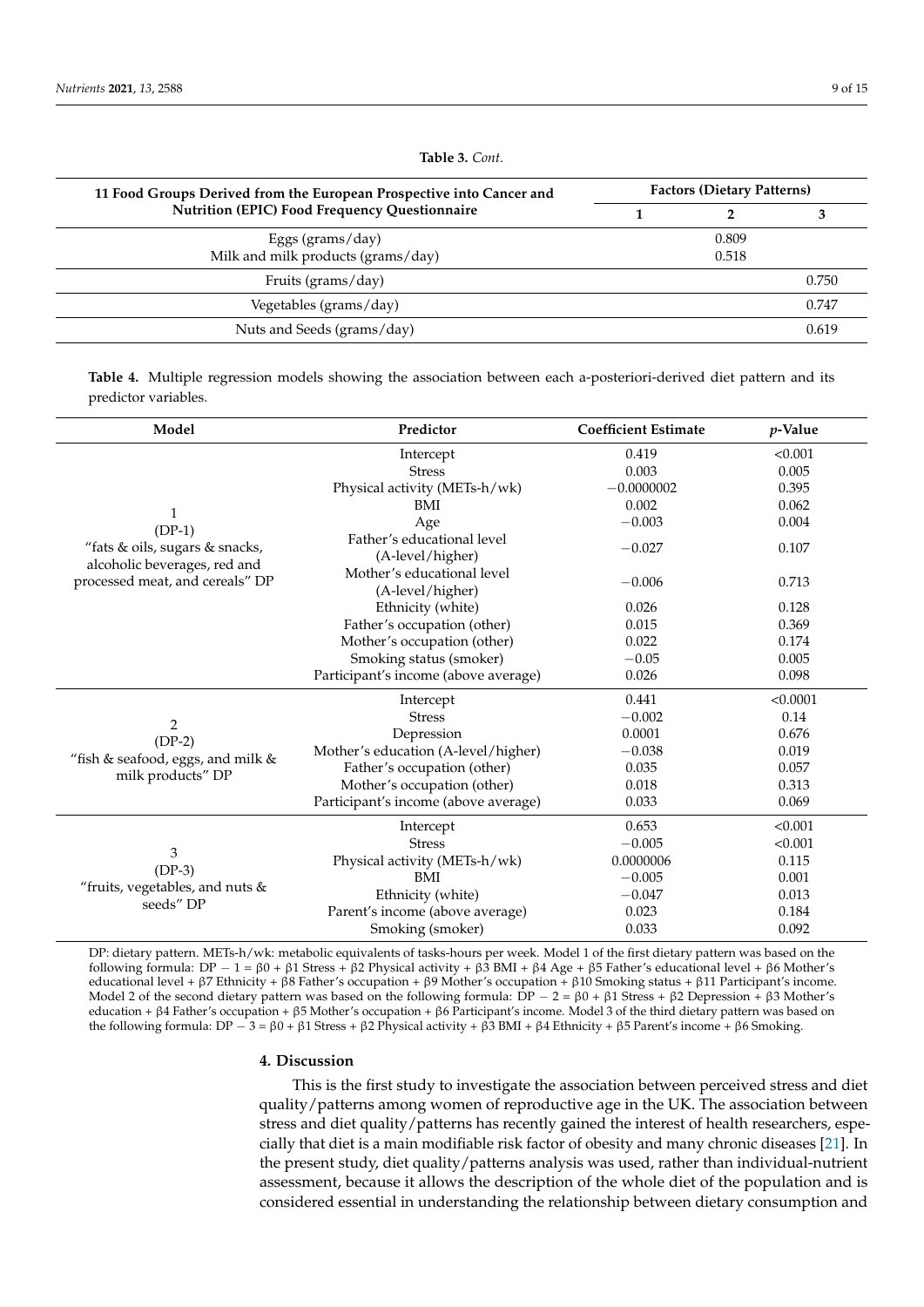diet-related diseases [\[16\]](#page-12-8). Additionally, the association between stress and single nutrients is difficult to investigate since they are never consumed separately but rather within meals, and they metabolically interact with one another [\[16\]](#page-12-8). Our findings indicate that stress is associated with lower diet quality where 73% of participants who had low adherence to the alternate Mediterranean Diet (aMD) had a high stress level. Therefore, stress-coping strategies and programs for women of reproductive age should be implemented to prevent unhealthy eating habits and poor diet quality and their adverse health consequences.

Participants in this study were recruited from a university setting and included both students and employees (18–49 years old) to provide a more representative sample of reproductive aged women of this setting.

The a-priori assessment of diet quality indicated an overall medium adherence to the alternate Mediterranean Diet index (46% of the total sample). Similar results were found in the US where 43% of women of reproductive age (*n* = 248) had a moderate adherence to the Mediterranean Diet [\[58\]](#page-14-6) and in the UK where most workplace females ( $n = 426$ ) were moderate adherers to the Mediterranean Diet Index (*n* = 346) [\[59\]](#page-14-7). Similarly, our research team has previously assessed diet quality by the Mediterranean Diet Index, among 123 women of reproductive age in the UK and also reported an overall moderate adherence [\[60\]](#page-14-8); the alternate Mediterranean Diet Index was used in the present study because it has been considered more reflective of MD for non-Mediterranean countries such as the UK [\[61\]](#page-14-9). In this context, women of reproductive age should be supported with nutrition counselling and education, in addition to reproductive health care services, to further enhance their diet quality [\[62\]](#page-14-10).

The a-posteriori dietary approach (Table [4\)](#page-8-0) corroborated further the negative association between stress and healthy diet quality/patterns and offered additional dietary insight by highlighting the types of food groups that might contribute to this association. It showed that stress was positively associated with the Western-style dietary pattern (DP-1) consisting of fats and oils, sugar and snacks, alcoholic beverages, red/processed meat, and cereals ( $p = 0.005$ ) and negatively with the vegetarian-like dietary pattern (DP-3) consisting of fruits, vegetables, nuts and seeds ( $p < 0.001$ ). These findings agree with other studies targeting the association between stress and diet. For instance, El-Ansari et al. [\[16\]](#page-12-8) assessed stress levels using the Perceived Stress Scale and nutritional habits through a 12-food item FFQ and found that among female university students in the UK, stress was significantly associated with poorer diet quality resembled by high intake of sugar, snacks, fat, and low intake of unsaturated fats, fruits, and vegetables. Additionally, Isasi et al. [\[25\]](#page-12-14) found that stress was negatively linked with diet quality (Alternate-Healthy Eating Index 2010) among Hispanic/Latino females in the US. Similarly, Groesz et al. [\[63\]](#page-14-11) targeted 561 females from the US and found that highly stressed females reported high consumption of unhealthy foods (fast food, sweets, etc.) and low consumption of whole grains, fruits, and vegetables as assessed via a food frequency questionnaire. In another study conducted among females across three countries (Germany, Poland, and Bulgaria), a positive association between stress and poor dietary patterns was reported [\[26\]](#page-12-17). Habhab et al. [\[64\]](#page-14-12) also assessed the link between stress and food restraint and diet quality/patterns among 40 women of childbearing age via mixed-design analysis of variance and found that women with poorer diet quality had a high stress level. These findings were corroborated by our recent systematic review and meta-analysis [\[30\]](#page-13-2) that was the first to examine the association between perceived stress and diet quality in women of reproductive age. The systematic literature review included 24 studies (8 had diet quality as the primary outcome and 16 assessed food frequency of consumption) with a total of 41,033 participants. Overall, the 16 studies on food intake and frequency of consumption (*n* = 33,477) found that stress was associated with high intake of fat, fast food, sweets, processed foods, and low intake of fruits, vegetables, whole grains, and legumes. The meta-analysis included the 8 studies on diet quality (*n* = 7556) and reported a significantly negative association between stress and diet quality ( $r = -0.35$ ,  $p < 0.001$ ,  $95\%$  CI ( $-0.56$ ;  $-0.15$ )).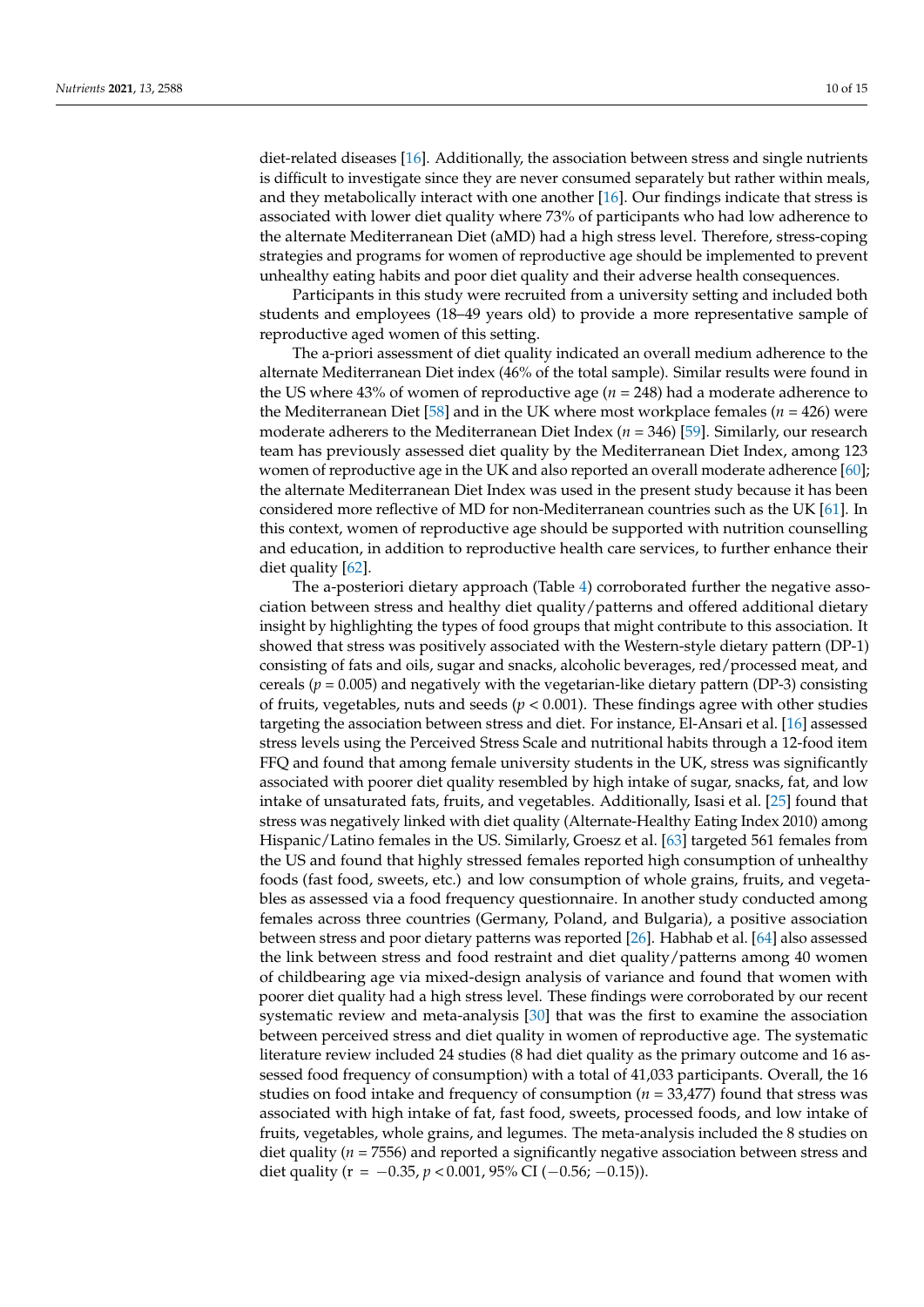On the contrary, some studies reported different findings. For example, Richardson et al. [\[24\]](#page-12-16) assessed stress through the 14-item PSS and diet quality via Healthy Eating Index-2010 among 101 childbearing aged women (aged 18–44 years) and found no association between stress and diet quality. Similarly, Ferranti et al. [\[65\]](#page-14-13) found no association between perceived stress and diet quality among 433 females in the US who were university and health centre employees. The study assessed stress via the 14-item PSS and diet quality via a-priori approach using three diet quality indices: Alternate Healthy Eating Index, Mediterranean Diet Index, and Dietary Approach to Stop Hypertension Index. Two other studies in Egypt [\[66\]](#page-14-14) and Iran [\[67\]](#page-14-15) among women of childbearing age also found no significant association between diet quality and stress.

Discrepancies in findings between these studies and the present study might be explained by variations in sample sizes, diversity of the tools used to assess variables, and difference in the population from which the sample was taken. For instance, Richardson et al. [\[24\]](#page-12-16) recruited 101 women and Widaman et al. [\[23\]](#page-12-20) recruited 75 females. On the other hand, the present study recruited 244 participants. Secondly, most studies on the association between perceived stress and diet quality in women of reproductive age have used 24-h recalls as the dietary assessment tool [\[21–](#page-12-19)[25\]](#page-12-14) whereas the EPIC food frequency questionnaire, which measures a wide variety of food items and the frequency of consumption over the past one year, was used in the present study.

In understanding the stress/diet relationship, studies have argued that the association between perceived stress and dietary quality/patterns is bidirectional: psychological stress symptoms could be associated with behaviours that are considered "health-compromising" that put the individual at risk of health problems [\[16\]](#page-12-8). For example, in a group of female students, high stress levels were associated with weight dissatisfaction and other healthcompromising behaviours such as alcohol intake, binge eating and smoking, skipping breakfast [\[68\]](#page-14-16). Stressed people tend to consume high energy-dense foods to taper down their stressful emotions [\[69\]](#page-14-17). Adam et al. [\[69\]](#page-14-17) suggested that the important reason behind these eating behaviours resulting from negative emotions and stress is the lack of eating control. This is when the consumption of high caloric and palatable foods relates to satisfaction and reward and becomes comfort eating during the stressful periods [\[69\]](#page-14-17). However, the absence of significant association between perceived stress and diet quality/patterns in some studies does not support these views. The findings of these studies can be explained by the following coping strategies that are not related to food such as spirituality that could attenuate the effect of stress on dietary behaviour [\[70\]](#page-14-18). Although these studies show no significant associations between perceived stress and diet quality, some environmental factors including stress coping strategies, cultural food traditions, cognitive factors (such as the knowledge of nutrition), and the cost of food might contribute to the dietary pattern and quality and must be further studied. Another explanation of the stress/diet relationship is derived from the fact that perceived stress causes physiological changes (in addition to psychological changes) to the human body that trigger food craving [\[71\]](#page-14-19). Upon stress, the hypothalamus and central nervous system secrete the hormone cortisol into the bloodstream which leads, if in high circulating concentrations, to the formation and accumulation of visceral fat in the body [\[69\]](#page-14-17). Additionally, several studies have pointed out that elevated levels of stress cortisol can be associated with increased food intake [\[72,](#page-14-20)[73\]](#page-14-21). This is because perceived stress, and elevated serum cortisol, stimulate the secretion of the gastric hormone Ghrelin that increases appetite and food craving [\[71\]](#page-14-19).

#### *Strengths and Limitations*

The study has several strengths. To our knowledge, it is the first to assess the association between perceived stress and diet quality in women of reproductive age in the United Kingdom. Diet quality/patterns were assessed comprehensively through two approaches: the a-priori (hypothesis-driven) and the a-posteriori (data-driven) which gave robust results and clearer insight about the overall dietary quality/patterns of the study's participants. Another strength of this study is the fact that the tools used to assess all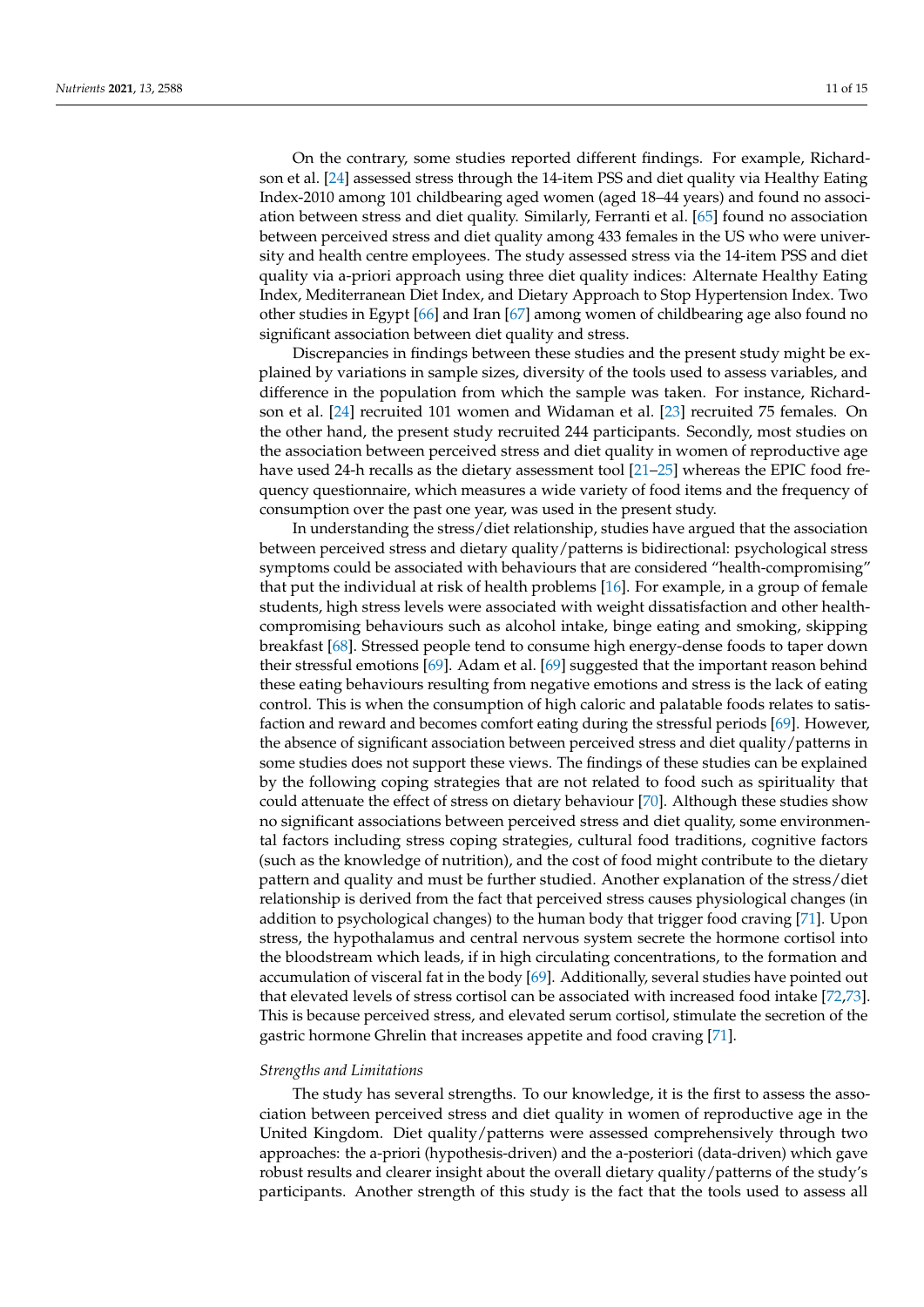variables were validated and standardised, such as the Perceived Stress Scale to assess stress levels [\[40\]](#page-13-12), Becks Depression Inventory II to assess depression [\[42\]](#page-13-14), in addition to the anthropometric and socioeconomic questions [\[74–](#page-14-22)[76\]](#page-14-23). Furthermore, while most studies on the association between stress and diet utilised dietary recalls to assess dietary intake, this study used the EPIC food frequency questionnaire which is considered a gold standard dietary assessment tool [\[34](#page-13-6)[,35\]](#page-13-7).

On the other hand, there are several limitations which are worth acknowledging. The cross-sectional design of the study made it hard to draw and generalise a definitive conclusion about the association between perceived stress and diet quality/patterns among women of reproductive age. Additionally, the convenience sample that was selected from a population of a UK university setting and consequently might not be representative of the general population of women of reproductive age. Although all variables were measured using validated and standardised tools, they have been self-reported by participants, which might have caused inaccuracy in the results. For example, anthropometric measures would be better estimated using advanced and more accurate tools such as Dual-Energy X-ray Absorptiometry (DEXA) which measures the whole-body composition including weight, height, fat mass, and fat-free body mass [\[77\]](#page-14-24). Similarly, the Perceived Stress Scale, that was used to assess stress levels of participants, was self-reported and hence participants might not have accurately recalled the stressful situations that occurred over the past weeks. A more accurate measure of stress should be used in future studies such as blood or salivary cortisol [\[78\]](#page-14-25). Moreover, food intake biomarkers (such as urinary and blood samples), which objectively measure the nutritional intake of individuals, should complement the food frequency questionnaires and other self-reported measures of dietary intake [\[79\]](#page-14-26).

# **5. Conclusions**

In conclusion, the negative association between perceived stress and diet quality (in both a-priori and a-posteriori approaches) that was found among a sample of women of reproductive age in the present study is important and merits further investigation. The results of this study have implications for future interventions which should include not only dietary but also other behavioural aspects to support lifestyle changes among women of reproductive age. In other words, the interventions are complex; they are more than simply changing the diet alone. Women of reproductive age seem to eat depending on the level of stress and therefore dietary interventions need to take that into consideration when applying it. Future randomised controlled trials with accurate measures should be implemented to further confirm this negative association.

**Author Contributions:** Conceptualization, K.K., F.T. and V.H.; methodology, K.K., F.T. and V.H.; formal analysis, K.K.; data curation, K.K.; writing—original draft preparation, K.K.; writing—review and editing, K.K., F.T. and V.H.; visualization, K.K., F.T. and V.H.; supervision, F.T. and V.H. All authors have read and agreed to the published version of the manuscript.

**Funding:** This research received no external funding.

**Institutional Review Board Statement:** The study was conducted according to the guidelines of the Declaration of Helsinki and approved by the Institutional Review Board (or Ethics Committee) of Bournemouth University (protocol code 22344) on 27 January 2020.

**Informed Consent Statement:** Informed consent was obtained from all subjects involved in the study.

**Acknowledgments:** The authors would like to thank Laya Awada for her help in data cleaning. As authors, who have used the FETA software for the analysis of the EPIC FFQ data in the present study, we are asked by FETA-software team to acknowledge the following: The EPIC-Norfolk study (DOI 10.22025/2019.110.1105.00004) has received funding from the Medical Research Council (MR/N003284/1 and MC-UU\_112015/1) and Cancer Research UK (C864/A14136). We are grateful to all the participants who have been part of the project and to the many members of the study teams at the University of Cambridge who have enabled this research.

**Conflicts of Interest:** The authors declare no conflict of interest.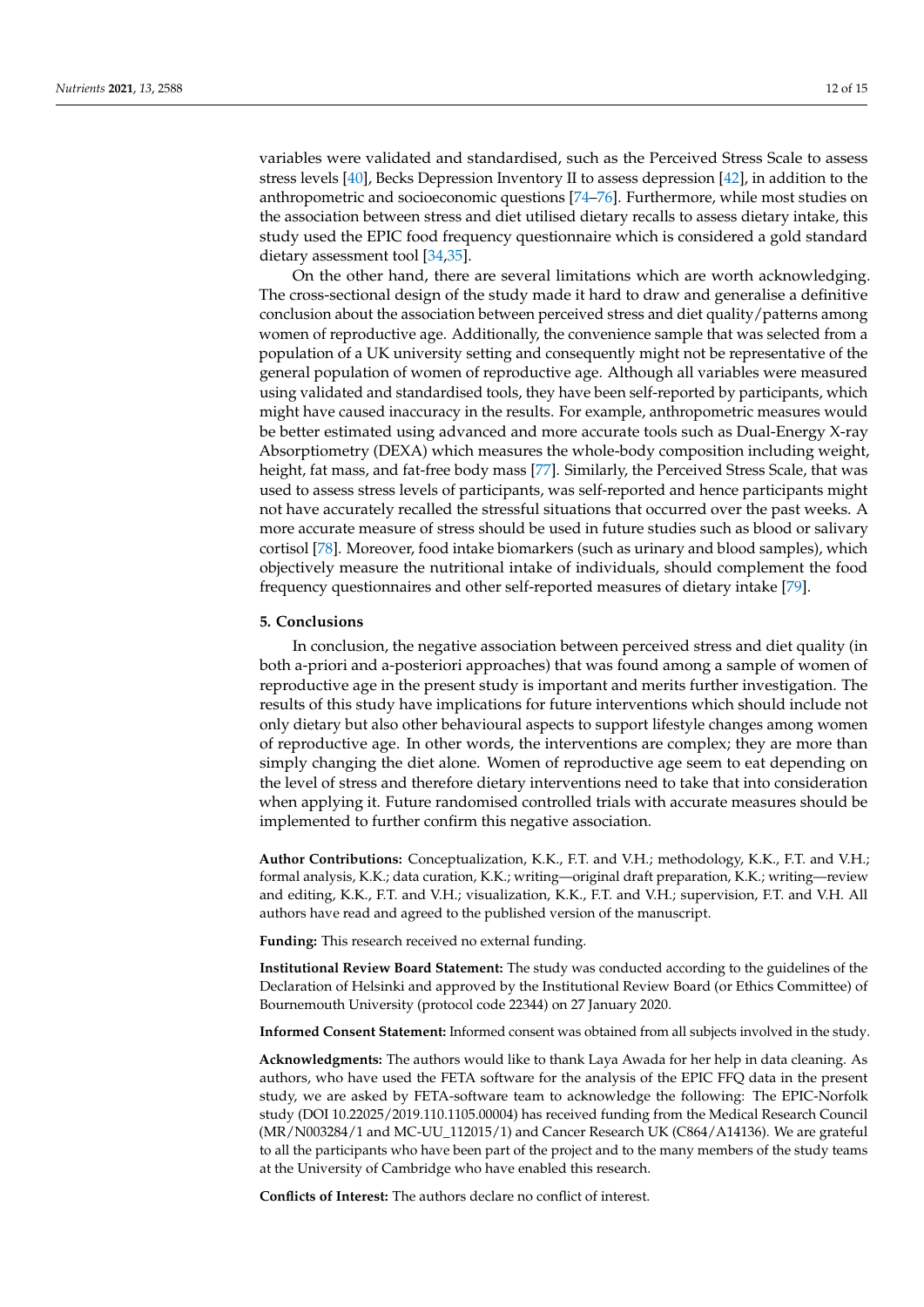# **References**

- <span id="page-12-0"></span>1. Durst, J.K.; Tuuli, M.G.; Stout, M.J.; Macones, G.A.; Cahill, A.G. Degree of obesity at delivery and risk of preeclampsia with severe features. *Am. J. Obstet. Gynecol.* **2016**, *214*, 651.e1–651.e5. [\[CrossRef\]](http://doi.org/10.1016/j.ajog.2015.11.024)
- 2. Guelinckx, I.; Devlieger, R.; Beckers, K.; Vansant, G. Maternal obesity: Pregnancy complications, gestational weight gain and nutrition. *Obes. Rev.* **2008**, *9*, 140–150. [\[CrossRef\]](http://doi.org/10.1111/j.1467-789X.2007.00464.x) [\[PubMed\]](http://www.ncbi.nlm.nih.gov/pubmed/18221480)
- 3. Wei, Y.-M.; Yang, H.; Zhu, W.-W.; Liu, X.-Y.; Meng, W.-Y.; Wang, Y.-Q.; Shang, L.-X.; Cai, Z.-Y.; Ji, L.-P.; Wang, Y.-F.; et al. Risk of adverse pregnancy outcomes stratified for pre-pregnancy body mass index. *J. Matern. Neonatal Med.* **2015**, *29*, 2205–2209. [\[CrossRef\]](http://doi.org/10.3109/14767058.2015.1081167) [\[PubMed\]](http://www.ncbi.nlm.nih.gov/pubmed/26427602)
- <span id="page-12-1"></span>4. Sun, Y.; Shen, Z.; Zhan, Y.; Wang, Y.; Ma, S.; Zhang, S.; Liu, J.; Wu, S.; Feng, Y.; Chen, Y.; et al. Effects of pre-pregnancy body mass index and gestational weight gain on maternal and infant complications. *BMC Pregnancy Childbirth* **2020**, *20*, 1–13. [\[CrossRef\]](http://doi.org/10.1186/s12884-020-03071-y)
- <span id="page-12-2"></span>5. Lisonkova, S.; Muraca, G.; Potts, J.; Liauw, J.; Chan, W.-S.; Skoll, A.; Lim, K.I. Association Between Prepregnancy Body Mass Index and Severe Maternal Morbidity. *JAMA* **2017**, *318*, 1777–1786. [\[CrossRef\]](http://doi.org/10.1001/jama.2017.16191) [\[PubMed\]](http://www.ncbi.nlm.nih.gov/pubmed/29136442)
- <span id="page-12-3"></span>6. International Weight Management in Pregnancy (i-WIP) Collaborative Group. Effect Of Diet And Physical Activity Based Interventions In Pregnancy On Gestational Weight Gain And Pregnancy Outcomes: Meta-Analysis Of Individual Participant Data From Randomised Trials. *BMJ* **2017**, *358*, j3991.
- <span id="page-12-4"></span>7. Ng, D.M.; Jeffery, R.W. Relationships Between Perceived Stress and Health Behaviors in a Sample of Working Adults. *Health Psychol.* **2003**, *22*, 638–642. [\[CrossRef\]](http://doi.org/10.1037/0278-6133.22.6.638)
- <span id="page-12-12"></span>8. Tseng, M.; Fang, C. Stress is Associated with Unfavorable Patterns of Dietary Intake Among Female Chinese Immigrants. *Annal. Behav. Med.* **2011**, *41*, 324–332. [\[CrossRef\]](http://doi.org/10.1007/s12160-010-9259-4)
- 9. Bayram, N.; Bilgel, N. The prevalence and socio-demographic correlations of depression, anxiety and stress among a group of university students. *Soc. Psychiatry Psychiatr. Epidemiol.* **2008**, *43*, 667–672. [\[CrossRef\]](http://doi.org/10.1007/s00127-008-0345-x) [\[PubMed\]](http://www.ncbi.nlm.nih.gov/pubmed/18398558)
- 10. Bauer, K.W.; Hearst, M.O.; Escoto, K.; Berge, J.; Neumark-Sztainer, D. Parental employment and work-family stress: Associations with family food environments. *Soc. Sci. Med.* **2012**, *75*, 496–504. [\[CrossRef\]](http://doi.org/10.1016/j.socscimed.2012.03.026) [\[PubMed\]](http://www.ncbi.nlm.nih.gov/pubmed/22591825)
- <span id="page-12-5"></span>11. Laugero, K.D.; Falcon, L.M.; Tucker, K. Relationship between perceived stress and dietary and activity patterns in older adults participating in the Boston Puerto Rican Health Study. *Appetite* **2011**, *56*, 194–204. [\[CrossRef\]](http://doi.org/10.1016/j.appet.2010.11.001) [\[PubMed\]](http://www.ncbi.nlm.nih.gov/pubmed/21070827)
- <span id="page-12-6"></span>12. Vidal, E.J.; Alvarez, D.; Martinez-Velarde, D.; Vidal-Damas, L.; Yuncar-Rojas, K.A.; Julca-Malca, A.; Bernabe-Ortiz, A. Perceived stress and high fat intake: A study in a sample of undergraduate students. *PLoS ONE* **2018**, *13*, e0192827. [\[CrossRef\]](http://doi.org/10.1371/journal.pone.0192827) [\[PubMed\]](http://www.ncbi.nlm.nih.gov/pubmed/29522535)
- 13. Wichianson, J.R.; Bughi, S.A.; Unger, J.; Spruijt-Metz, D.; Nguyen-Rodriguez, S.T. Perceived stress, coping and night-eating in college students. *Stress Health* **2009**, *25*, 235–240. [\[CrossRef\]](http://doi.org/10.1002/smi.1242)
- 14. Nastaskin, R.S.; Fiocco, A.J. A survey of diet self-efficacy and food intake in students with high and low perceived stress. *Nutr. J.* **2015**, *14*, 1–8. [\[CrossRef\]](http://doi.org/10.1186/s12937-015-0026-z)
- <span id="page-12-7"></span>15. Roohafza, H.; Sarrafzadegan, N.; Sadeghi, M.; Rafieian-Kopaei, M.; Sajjadi, F.; Khosravi-Boroujeni, H. The Association Be-tween Stress Levels And Food Consumption Among Iranian Population. *Arch. Iran. Med.* **2013**, *16*, 145–148.
- <span id="page-12-8"></span>16. El Ansari, W.; Adetunji, H.; Oskrochi, R. Food and Mental Health: Relationship between Food and Perceived Stress and Depressive Symptoms among University Students in the United Kingdom. *Central Eur. J. Public Health* **2014**, *22*, 90–97. [\[CrossRef\]](http://doi.org/10.21101/cejph.a3941)
- <span id="page-12-9"></span>17. Papier, K.; Ahmed, F.; Lee, P.; Wiseman, J. Stress and dietary behaviour among first-year university students in Australia: Sex differences. *Nutrients* **2015**, *31*, 324–330. [\[CrossRef\]](http://doi.org/10.1016/j.nut.2014.08.004)
- <span id="page-12-10"></span>18. O'Connor, D.B.; O'Connor, R.C. Perceived changes in food intake in response to stress: The role of conscientiousness. *Stress Health* **2004**, *20*, 279–291. [\[CrossRef\]](http://doi.org/10.1002/smi.1028)
- <span id="page-12-11"></span>19. Tryon, M.; Carter, C.; DeCant, R.; Laugero, K. Chronic Stress Exposure May Affect the Brain's Response to High Calorie Food Cues And Predispose To Obesogenic Eating Habits. *Physiol. Behav.* **2013**, *120*, 233–242. [\[CrossRef\]](http://doi.org/10.1016/j.physbeh.2013.08.010)
- <span id="page-12-13"></span>20. Hwang, J.; Lee, S.; Kim, S.; Chung, H.; Kim, W. Psychological Distress Is Associated with Inadequate Dietary Intake In Viet-namese Marriage Immigrant Women In Korea. *J. Am. Diet. Assoc.* **2010**, *110*, 779–785. [\[CrossRef\]](http://doi.org/10.1016/j.jada.2010.02.004) [\[PubMed\]](http://www.ncbi.nlm.nih.gov/pubmed/20430141)
- <span id="page-12-19"></span>21. Fowles, E.R.; Bryant, M.; Kim, S.; Walker, L.O.; Ruiz, R.J.; Timmerman, G.M.; Brown, A. Predictors of Dietary Quality in Low-Income Pregnant Women. *Nurs. Res.* **2011**, *60*, 286–294. [\[CrossRef\]](http://doi.org/10.1097/NNR.0b013e3182266461) [\[PubMed\]](http://www.ncbi.nlm.nih.gov/pubmed/21873919)
- <span id="page-12-15"></span>22. Fowles, E.R.; Stang, J.; Bryant, M.; Kim, S. Stress, Depression, Social Support, and Eating Habits Reduce Diet Quality in the First Trimester in Low-Income Women: A Pilot Study. *J. Acad. Nutr. Diet.* **2012**, *112*, 1619–1625. [\[CrossRef\]](http://doi.org/10.1016/j.jand.2012.07.002) [\[PubMed\]](http://www.ncbi.nlm.nih.gov/pubmed/23017572)
- <span id="page-12-20"></span>23. Widaman, A.; Witbracht, M.G.; Forester, S.M.; Laugero, K.D.; Keim, N.L. Chronic Stress is Associated with Indicators of Diet Quality in Habitual Breakfast Skippers. *J. Acad. Nutr. Diet.* **2016**, *116*, 1776–1784. [\[CrossRef\]](http://doi.org/10.1016/j.jand.2016.03.016)
- <span id="page-12-16"></span>24. Richardson, A.S.; Arsenault, J.E.; Cates, S.C.; Muth, M.K. Perceived stress, unhealthy eating behaviors, and severe obesity in low-income women. *Nutr. J.* **2015**, *14*, 1–10. [\[CrossRef\]](http://doi.org/10.1186/s12937-015-0110-4)
- <span id="page-12-14"></span>25. Isasi, C.; Parrinello, C.; Jung, M.; Carnethon, M.; Birnbaum-Weitzman, O.; Espinoza, R.; Penedo, F.; Perreira, K.; Schneiderman, N.; Sotres-Alvarez, D.; et al. Psychosocial Stress Is Associated with Obesity and Diet Quality in Hispanic/Latino Adults. *Annal. Epidemiol.* **2015**, *25*, 84–89. [\[CrossRef\]](http://doi.org/10.1016/j.annepidem.2014.11.002)
- <span id="page-12-17"></span>26. Mikolajczyk, R.T.; El Ansari, W.; Maxwell, A.E. Food consumption frequency and perceived stress and depressive symptoms among students in three European countries. *Nutr. J.* **2009**, *8*, 31. [\[CrossRef\]](http://doi.org/10.1186/1475-2891-8-31)
- <span id="page-12-18"></span>27. González, A.M.; Cruz, S.Y.; Ríos, J.L.; Pagán, I.; Fabián, C.; Betancourt, J.; Rivera-Soto, W.T.; González, M.J.; Palacios, C. Alcohol consumption and smoking and their associations with socio-demographic characteristics, dietary patterns, and perceived academic stress in Puerto Rican college students. *Puerto Rico Health Sci. J.* **2013**, *32*, 82–88.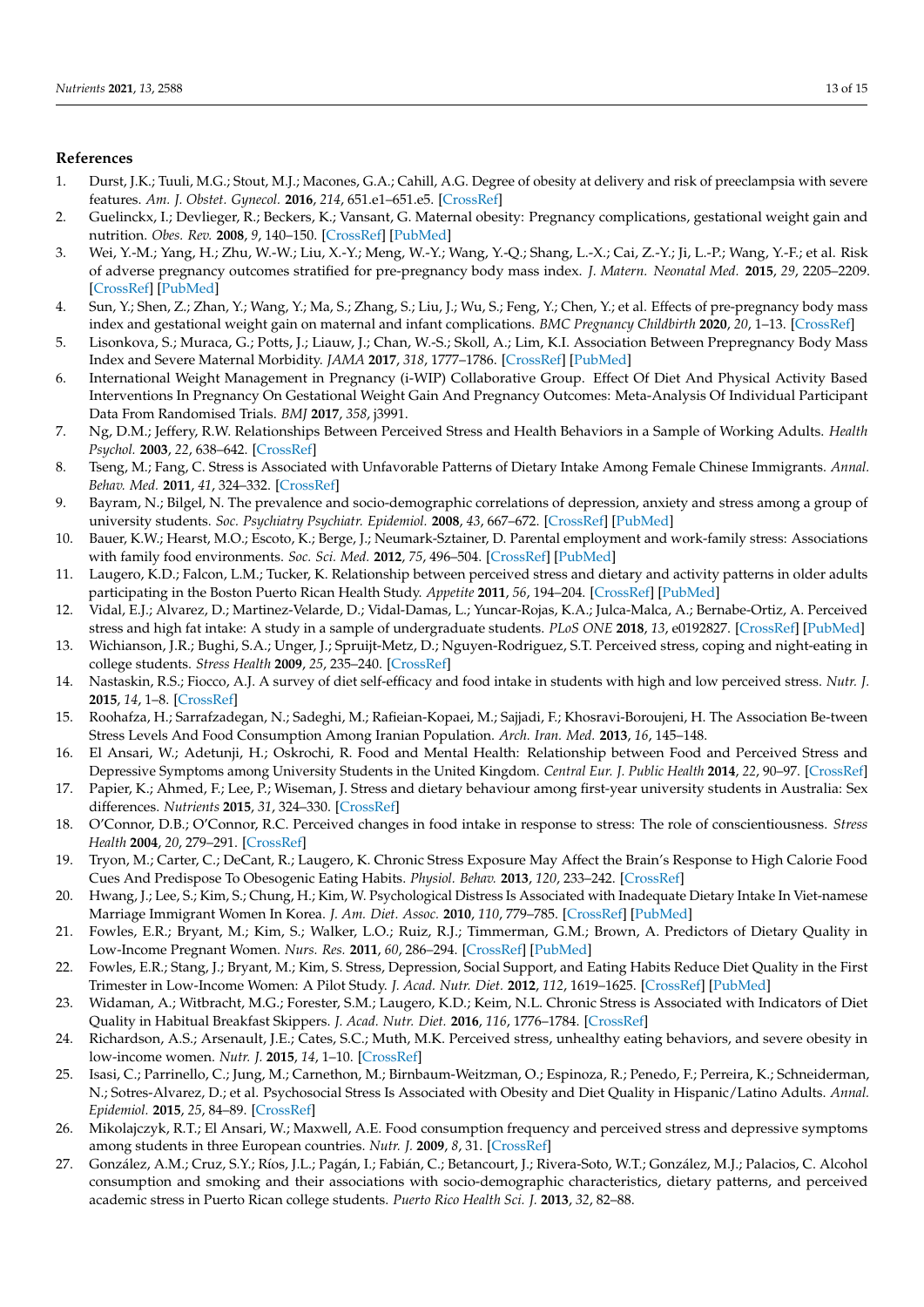- <span id="page-13-0"></span>28. Fulkerson, J.E.; Sherwood, N.E.; Perry, C.L.; Neumark-Sztainer, D.; Story, M. Depressive symptoms and adolescent eating and health behaviors: A multifaceted view in a population-based sample. *Prev. Med.* **2004**, *38*, 865–875. [\[CrossRef\]](http://doi.org/10.1016/j.ypmed.2003.12.028)
- <span id="page-13-1"></span>29. Liu, C.; Xie, B.; Chou, C.-P.; Koprowski, C.; Zhou, D.; Palmer, P.; Sun, P.; Guo, Q.; Duan, L.; Sun, X.; et al. Perceived stress, depression and food consumption frequency in the college students of China seven cities. *Physiol. Behav.* **2007**, *92*, 748–754. [\[CrossRef\]](http://doi.org/10.1016/j.physbeh.2007.05.068) [\[PubMed\]](http://www.ncbi.nlm.nih.gov/pubmed/17585967)
- <span id="page-13-2"></span>30. Khaled, K.; Tsofliou, F.; Hundley, V.; Helmreich, R.; Almilaji, O. Perceived stress and diet quality in women of reproductive age: A systematic review and meta-analysis. *Nutr. J.* **2020**, *19*, 1–15. [\[CrossRef\]](http://doi.org/10.1186/s12937-020-00609-w) [\[PubMed\]](http://www.ncbi.nlm.nih.gov/pubmed/32859204)
- <span id="page-13-3"></span>31. Morema, E.N.; Atieli, H.E.; Onyango, R.O.; Omondi, J.H.; Ouma, C. Determinants of Cervical screening services uptake among 18–49 year old women seeking services at the Jaramogi Oginga Odinga Teaching and Referral Hospital, Kisumu, Kenya. *BMC Health Serv. Res.* **2014**, *14*, 1–7. [\[CrossRef\]](http://doi.org/10.1186/1472-6963-14-335)
- <span id="page-13-4"></span>32. Proportion of Women of Reproductive Age (Aged 15–49 Years) Who Have Their Need for Family Planning Satisfied with Modern Methods (SDG 3.7.1). Available online: [https://www.who.int/data/maternal-newborn-child-adolescent-ageing/](https://www.who.int/data/maternal-newborn-child-adolescent-ageing/indicator-explorer-new/mca/proportion-of-women-of-reproductive-age-(aged-15--49-years)-who-have-their-need-for-family-planning-satisfied-with-modern-methods) [indicator-explorer-new/mca/proportion-of-women-of-reproductive-age-\(aged-15--49-years\)-who-have-their-need-for](https://www.who.int/data/maternal-newborn-child-adolescent-ageing/indicator-explorer-new/mca/proportion-of-women-of-reproductive-age-(aged-15--49-years)-who-have-their-need-for-family-planning-satisfied-with-modern-methods)[family-planning-satisfied-with-modern-methods](https://www.who.int/data/maternal-newborn-child-adolescent-ageing/indicator-explorer-new/mca/proportion-of-women-of-reproductive-age-(aged-15--49-years)-who-have-their-need-for-family-planning-satisfied-with-modern-methods) (accessed on 22 July 2021).
- <span id="page-13-5"></span>33. Hulley, S.; Cummings, S.; Browner, W.; Grady, D.; Newman, T. *Designing Clinical Research*, 4th ed.; Wolters Kluwer/Lippincott Williams & Wilkins: Philadelphia, PA, USA, 2013.
- <span id="page-13-6"></span>34. Verkasalo, P.K.; Appleby, P.N.; Allen, N.E.; Davey, G.; Adlercreutz, H.; Key, T.J. Soya intake and plasma concentrations of daidzein and genistein: Validity of dietary assessment among eighty British women (Oxford arm of the European Prospective Investigation into Cancer and Nutrition). *Br. J. Nutr.* **2001**, *86*, 415–421. [\[CrossRef\]](http://doi.org/10.1079/BJN2001424)
- <span id="page-13-7"></span>35. Welch, A.A.; Luben, R.; Khaw, K.T.; Bingham, S.A. The CAFE computer program for nutritional analysis of the EPIC-Norfolk food frequency questionnaire and identification of extreme nutrient values. *J. Hum. Nutr. Diet.* **2005**, *18*, 99–116. [\[CrossRef\]](http://doi.org/10.1111/j.1365-277X.2005.00593.x)
- <span id="page-13-8"></span>36. Mulligan, A.A.; Luben, R.; Bhaniani, A.; Parry-Smith, D.J.; O'Connor, L.; Khawaja, A.; Forouhi, N.; Khaw, K.-T. A new tool for converting food frequency questionnaire data into nutrient and food group values: FETA research methods and availability. *BMJ Open* **2014**, *4*, e004503. [\[CrossRef\]](http://doi.org/10.1136/bmjopen-2013-004503) [\[PubMed\]](http://www.ncbi.nlm.nih.gov/pubmed/24674997)
- <span id="page-13-9"></span>37. Trichopoulou, A.; Costacou, T.; Bamia, C.; Trichopoulos, D. Adherence to a Mediterranean Diet and Survival in a Greek Population. *N. Engl. J. Med.* **2003**, *348*, 2599–2608. [\[CrossRef\]](http://doi.org/10.1056/NEJMoa025039) [\[PubMed\]](http://www.ncbi.nlm.nih.gov/pubmed/12826634)
- <span id="page-13-10"></span>38. Fung, T.; McCullough, M.; Newby, P.; Manson, J.; Meigs, J.; Rifai, N.; Willett, W.; Hu, F. Diet-Quality Scores and Plasma Concentrations Of Markers Of Inflammation And Endothelial Dysfunction. *Am. J. Clin. Nutr.* **2005**, *82*, 163–173. [\[CrossRef\]](http://doi.org/10.1093/ajcn/82.1.163) [\[PubMed\]](http://www.ncbi.nlm.nih.gov/pubmed/16002815)
- <span id="page-13-11"></span>39. Zhao, J.; Li, Z.; Gao, Q.; Zhao, H.; Chen, S.; Huang, L.; Wang, W.; Wang, T. A review of statistical methods for dietary pattern analysis. *Nutr. J.* **2021**, *20*, 1–18. [\[CrossRef\]](http://doi.org/10.1186/s12937-021-00692-7)
- <span id="page-13-12"></span>40. Cohen, S.; Kamarck, T.; Mermelstein, R. A Global Measure of Perceived Stress. *J. Health Soc. Behav.* **1983**, *24*, 385. [\[CrossRef\]](http://doi.org/10.2307/2136404)
- <span id="page-13-13"></span>41. Tavolacci, M.P.; Ladner, J.; Grigioni, S.; Richard, L.; Villet, H.; Dechelotte, P. Prevalence and association of perceived stress, substance use and behavioral addictions: A cross-sectional study among university students in France, 2009–2011. *BMC Public Health* **2013**, *13*, 724. [\[CrossRef\]](http://doi.org/10.1186/1471-2458-13-724)
- <span id="page-13-14"></span>42. Beck, A.; Steer, R.; Brown, G. *Manual for the Beck Depression Inventory-II*, 2nd ed.; Psychological Corporation: San Antonio, TX, USA, 1996.
- <span id="page-13-15"></span>43. García-Batista, Z.E.; Guerra-Peña, K.; Cano-Vindel, A.; Herrera-Martínez, S.X.; Medrano, L.A. Validity and reliability of the Beck Depression Inventory (BDI-II) in general and hospital population of Dominican Republic. *PLoS ONE* **2018**, *13*, e0199750. [\[CrossRef\]](http://doi.org/10.1371/journal.pone.0199750) [\[PubMed\]](http://www.ncbi.nlm.nih.gov/pubmed/29958268)
- <span id="page-13-16"></span>44. American Psychiatric Association. *Diagnostic and Statistical Manual of Mental Disorders*, 4th ed.; American Psychiatric Association: Washington, DC, USA, 2011.
- <span id="page-13-17"></span>45. Wang, Y.-P.; Gorenstein, C. Psychometric properties of the Beck Depression Inventory-II: A comprehensive review. *Rev. Bras. Psiquiatr.* **2013**, *35*, 416–431. [\[CrossRef\]](http://doi.org/10.1590/1516-4446-2012-1048) [\[PubMed\]](http://www.ncbi.nlm.nih.gov/pubmed/24402217)
- <span id="page-13-18"></span>46. Gomes-Oliveira, M.H.; Gorenstein, C.; Neto, F.L.; Andrade, L.H.; Wang, Y.P. Validation of the Brazilian Portuguese Version of the Beck Depression Inventory-II in a community sample. *Rev. Bras. Psiquiatr.* **2012**, *34*, 389–394. [\[CrossRef\]](http://doi.org/10.1016/j.rbp.2012.03.005) [\[PubMed\]](http://www.ncbi.nlm.nih.gov/pubmed/23429809)
- <span id="page-13-19"></span>47. Segal, D.L.; Coolidge, F.L.; Cahill, B.S.; O'Riley, A.A. Psychometric Properties of the Beck Depression Inventory—II (BDI-II) Among Community-Dwelling Older Adults. *Behav. Modif.* **2008**, *32*, 3–20. [\[CrossRef\]](http://doi.org/10.1177/0145445507303833)
- <span id="page-13-20"></span>48. Grothe, K.B.; Dutton, G.R.; Jones, G.; Bodenlos, J.; Ancona, M.; Brantley, P.J. Validation of the Beck Depression Inventory-II in a Low-Income African American Sample of Medical Outpatients. *Psychol. Assess.* **2005**, *17*, 110–114. [\[CrossRef\]](http://doi.org/10.1037/1040-3590.17.1.110) [\[PubMed\]](http://www.ncbi.nlm.nih.gov/pubmed/15769232)
- <span id="page-13-21"></span>49. Subica, A.M.; Fowler, J.C.; Elhai, J.D.; Frueh, B.C.; Sharp, C.; Kelly, E.L.; Allen, J.G. Factor structure and diagnostic validity of the Beck Depression Inventory–II with adult clinical inpatients: Comparison to a gold-standard diagnostic interview. *Psychol. Assess.* **2014**, *26*, 1106–1115. [\[CrossRef\]](http://doi.org/10.1037/a0036998) [\[PubMed\]](http://www.ncbi.nlm.nih.gov/pubmed/24932646)
- <span id="page-13-22"></span>50. Craig, C.L.; Marshall, A.; Sjöström, M.; Bauman, A.E.; Booth, M.L.; Ainsworth, B.E.; Pratt, M.; Ekelund, U.; Yngve, A.; Sallis, J.F.; et al. International Physical Activity Questionnaire: 12-Country Reliability and Validity. *Med. Sci. Sports Exerc.* **2003**, *35*, 1381–1395. [\[CrossRef\]](http://doi.org/10.1249/01.MSS.0000078924.61453.FB)
- <span id="page-13-23"></span>51. World Health Organization. *Obesity: Preventing and Managing the Global Epidemic: Report of a WHO Consultation*; WHO: Geneva, Switzerland, 2000.